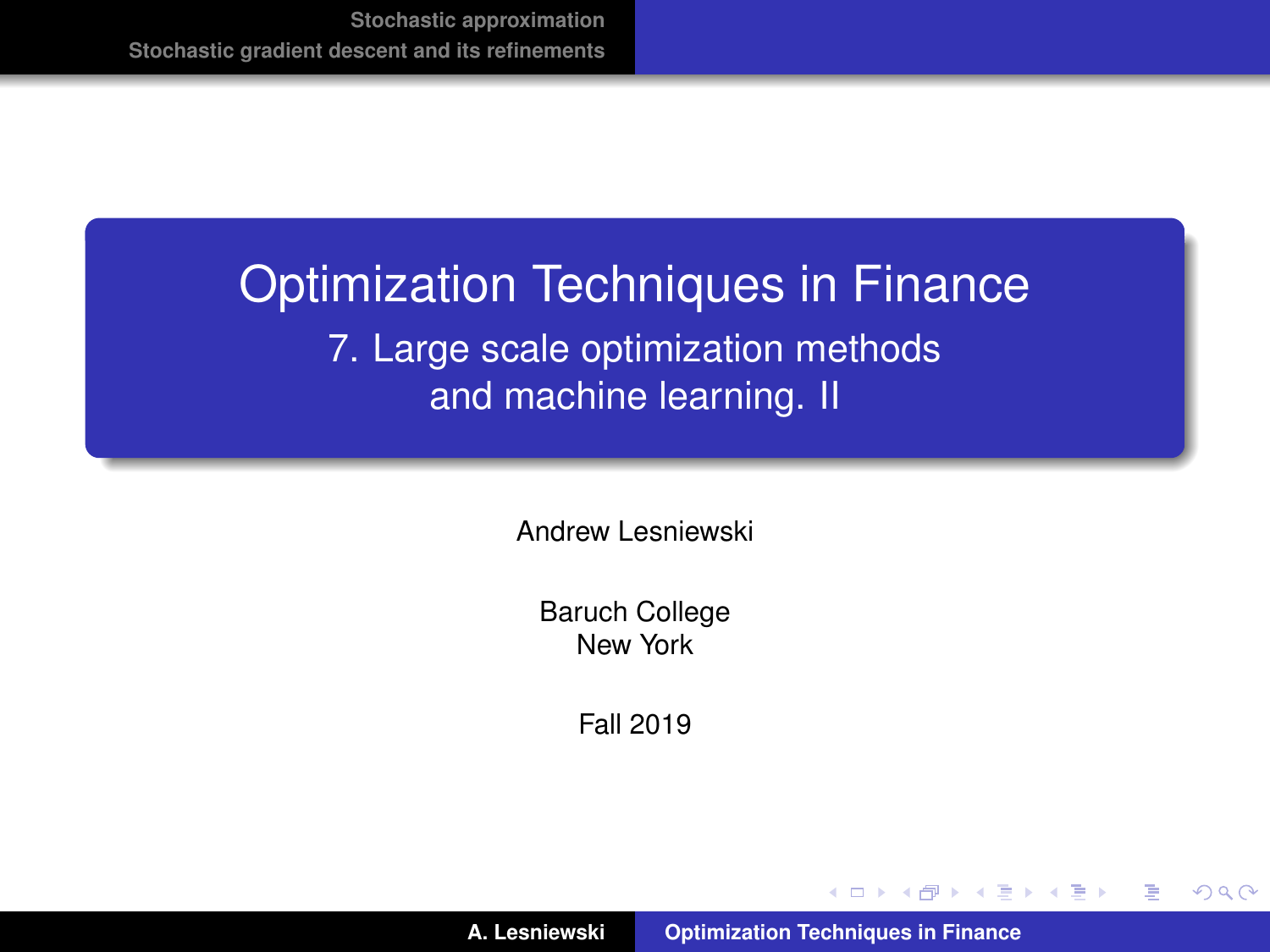





**A. Lesniewski [Optimization Techniques in Finance](#page-0-0)**

イロメ イ部メ イヨメ イヨメー

重。  $299$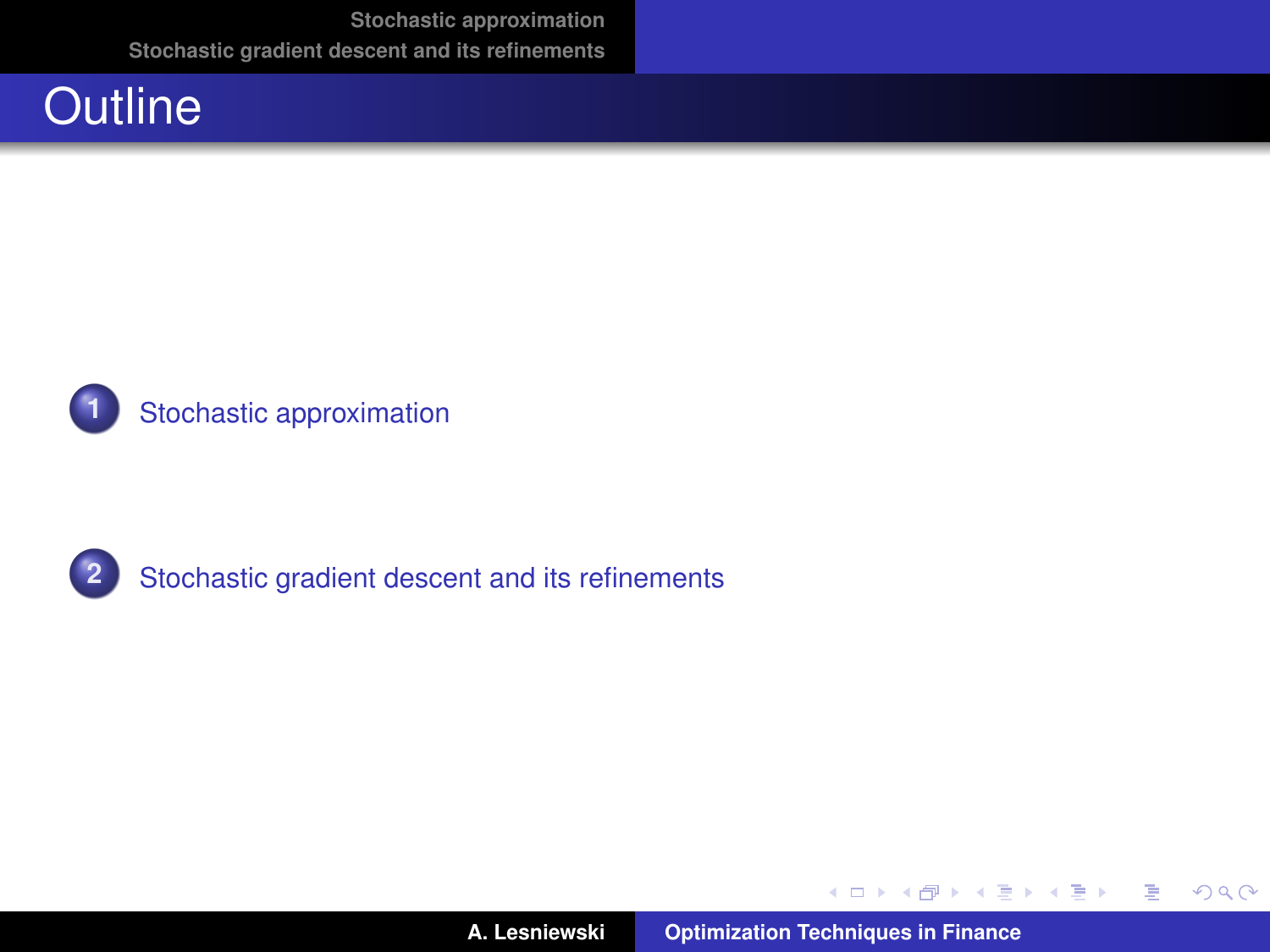- <span id="page-2-0"></span>The problem of finding the minimum  $x^*$  of a function  $f(x)$ , where  $x \in \mathbb{R}$ , leads to the equation  $f'(x) = 0$ .
- More generally, consider the problem of finding the solution *x* <sup>∗</sup> to the equation  $g(x) = a$ , where  $x \in \mathbb{R}$ .
- This can be done by means of Newton's method:

$$
x_{k+1} = x_k - \frac{g(x_k) - a}{g'(x_k)},
$$

which (under suitable assumptions) converges to the desired root,  $x_k \to x^*$ .

If the derivative  $g'(x)$  is strictly positive near  $x^*$ , then we can instead use the following (less efficient) recursive rule:

$$
x_{k+1}=x_k-\alpha_k\big(g(x_k)-a\big),
$$

with a suitable sequence  $\alpha_k > 0$  (usually chosen to be constant).

K ロ ⊁ K 伊 ⊁ K 君 ⊁ K 君 ⊁ …

 $299$ 唐山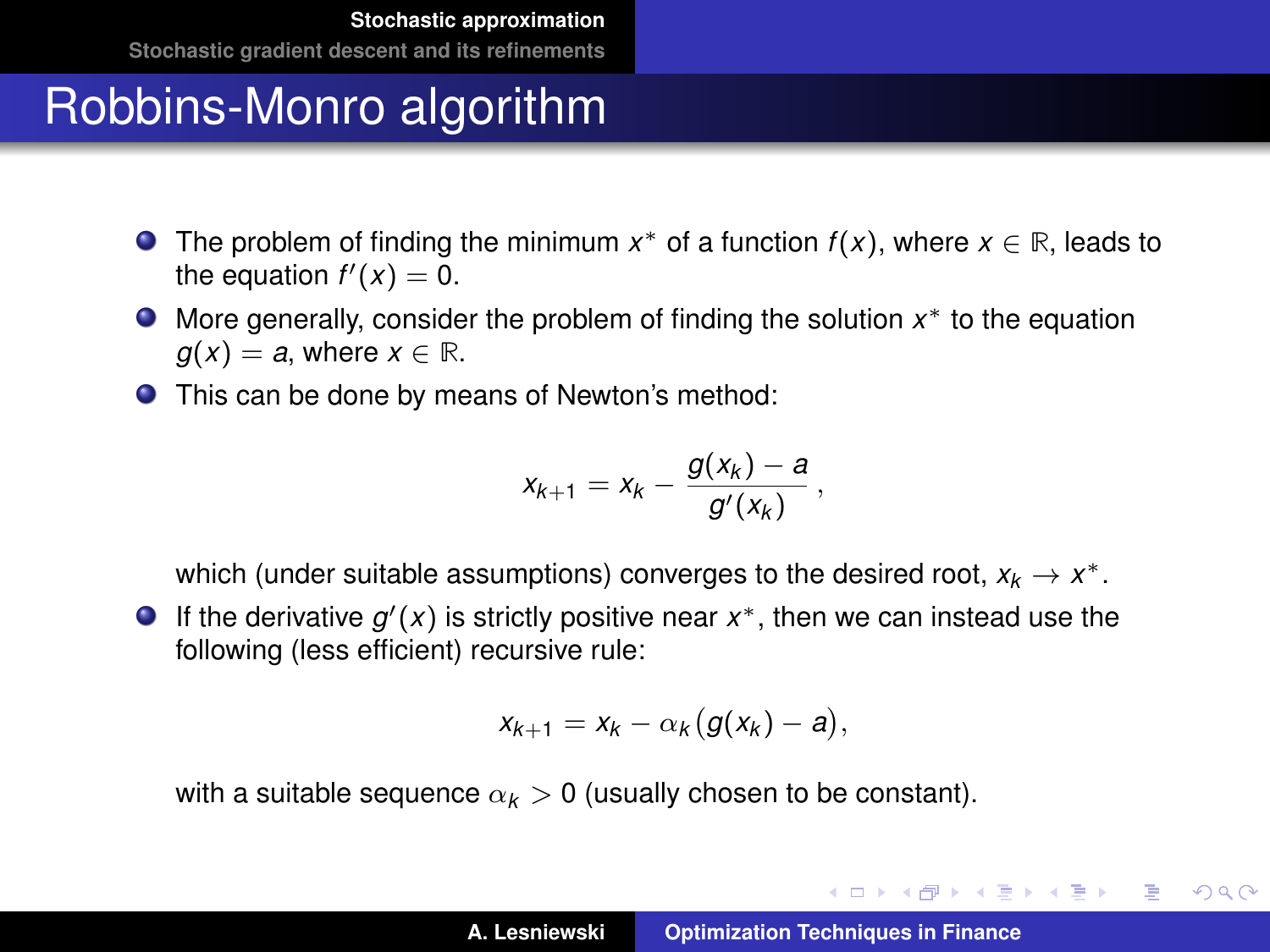- In the original optimization problem,  $g(x) = f'(x)$ , this corresponds to the gradient descent method.
- *Stochastic approximation algorithms*, introduced first in the landmark paper [\[4\]](#page-29-1) by Robbins and Monro, are recursive update rules that extend this idea to solve problems where the observations of *g*(*x*) are noisy.
- One can think of these algorithms as a way of solving an optimization problem with noisy observations of the gradient of the objective function.
- Mathematically, the goal is to understand the properties of a function

$$
g(x) = \mathsf{E}(G(x)),
$$

which is the expected value of a function, without evaluating *g*(*x*) exactly.

**•** The function  $g(x)$  may not be explicitly known, and one may think of  $G(x)$  as noisy realizations of *g*(*x*).

イロメ イ団メ イヨメ イヨメー

 $299$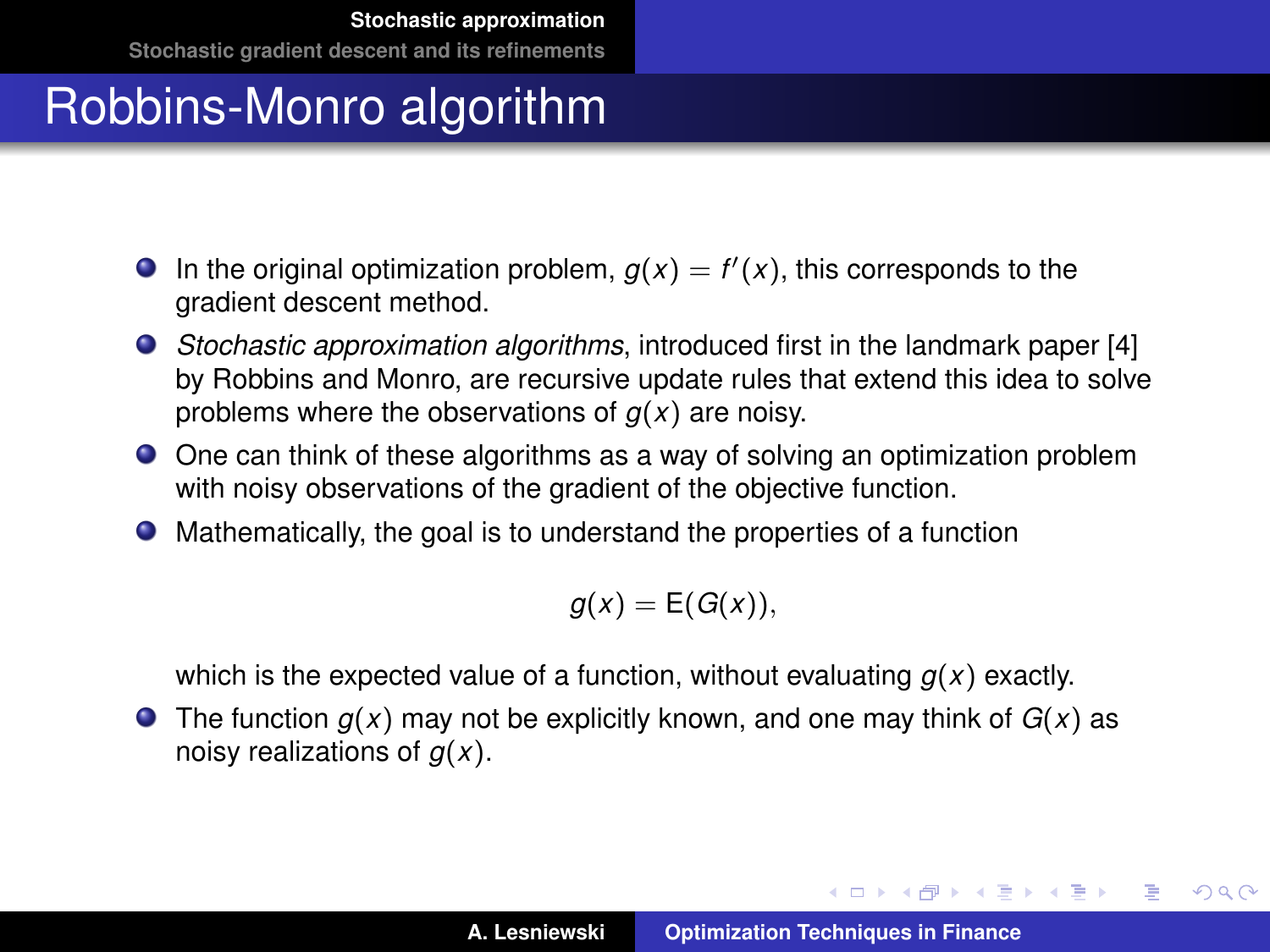- $\bullet$  We could proceed as follows.
- Consider *m* samples  $G_1(x), \ldots, G_m(x)$  of  $G(x)$ , and approximate

$$
g(x) \approx \frac{1}{m} \sum_{i=1}^m G_i(x).
$$

- **O** This will certainly work when  $m \to \infty$ . The problem is that it may be computationally too expensive.
- The idea behind the *Robbins-Monro algorithm* is to use a single realization *G*(*x*) to approximate *x* at each recursion step,

$$
g(x_k) \approx G(x_k).
$$

イロメ イ団メ イヨメ イヨメー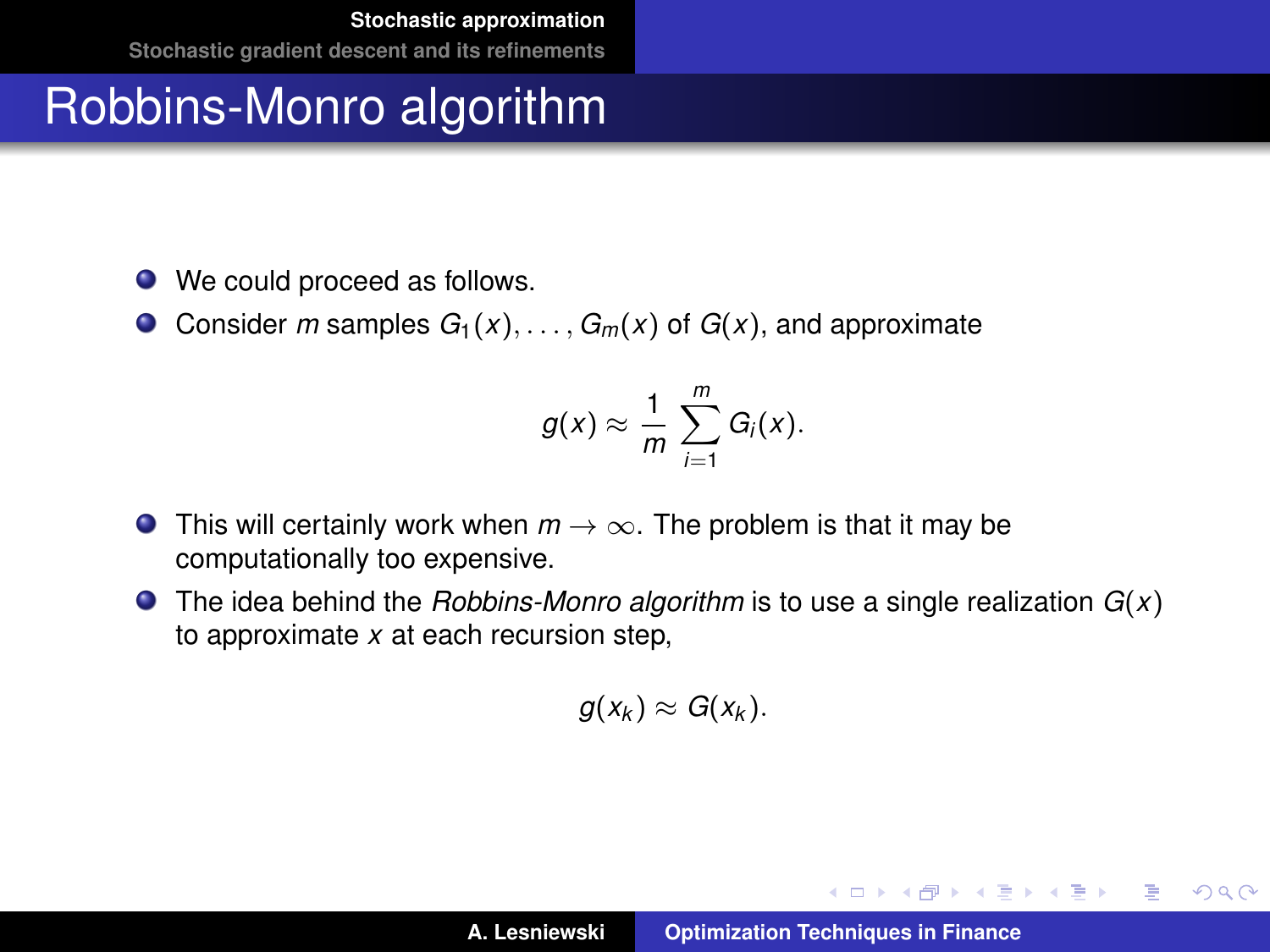**•** Then, in order to solve

<span id="page-5-0"></span>
$$
g(x) = a \tag{1}
$$

イロメ イ部メ イヨメ イヨメー

重

 $298$ 

we could use the following rule:

$$
x_{k+1}=x_k-\alpha_k(G(x_k)-a).
$$

- This idea actually works and it underlies the *Robbins-Monro algorithm*.
- **In the case the function**  $g(x)$  **is monotone non-decreasing, the problem [\(1\)](#page-5-0) can** be solved in the following way.
- $\bullet$  We initialize *x* with some value  $x_0$ , and iterate:

<span id="page-5-1"></span>
$$
x_{k+1} = x_k - \alpha_k (G(x_k) - a), \text{ for } k = 0, 1, .... \tag{2}
$$

Some conditions on α*<sup>k</sup>* are required.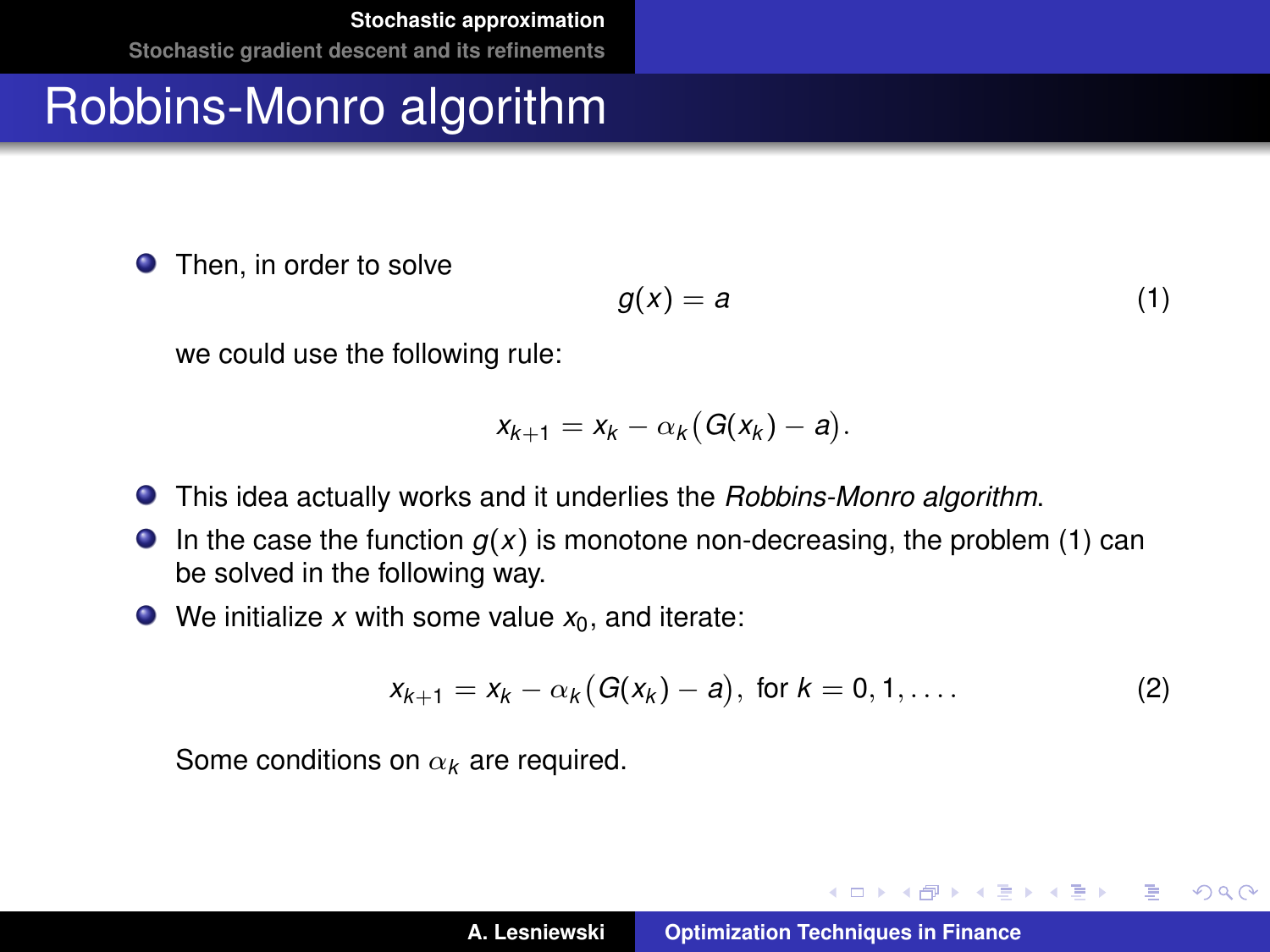# Robbins-Monro algorithm

- *Theorem.* Assume that equation [\(1\)](#page-5-0) has a unique solution *x* <sup>∗</sup>. The algorithm [\(2\)](#page-5-1) converges, provided that the following conditions are satisfied:
	- (i) the random variables  $G(x)$  are uniformly bounded,  $|G(x)| \leq const$ ,
	- (ii) the function  $q(x)$  is monotone non-decreasing,
	- (iii)  $g'(x^*) > 0$ , and
	- (iv) the sequence  $\alpha_k$  satisfies:

$$
\sum_{k=1}^{\infty} \alpha_k = \infty,
$$
  

$$
\sum_{k=1}^{\infty} \alpha_k^2 < \infty.
$$
 (3)

イロトメ 御 トメ 君 トメ 君 トー

重

 $298$ 

- **For example, one could choose**  $\alpha_k = \alpha/k$ . In fact, one achieves the fastest rate of convergence of the algorithm with the choice  $\alpha_k = g'(x^*)/k$ .
- The Robbins-Monroe algorithm, even if on its own of little practical use, is the mother of all stochastic optimization methods!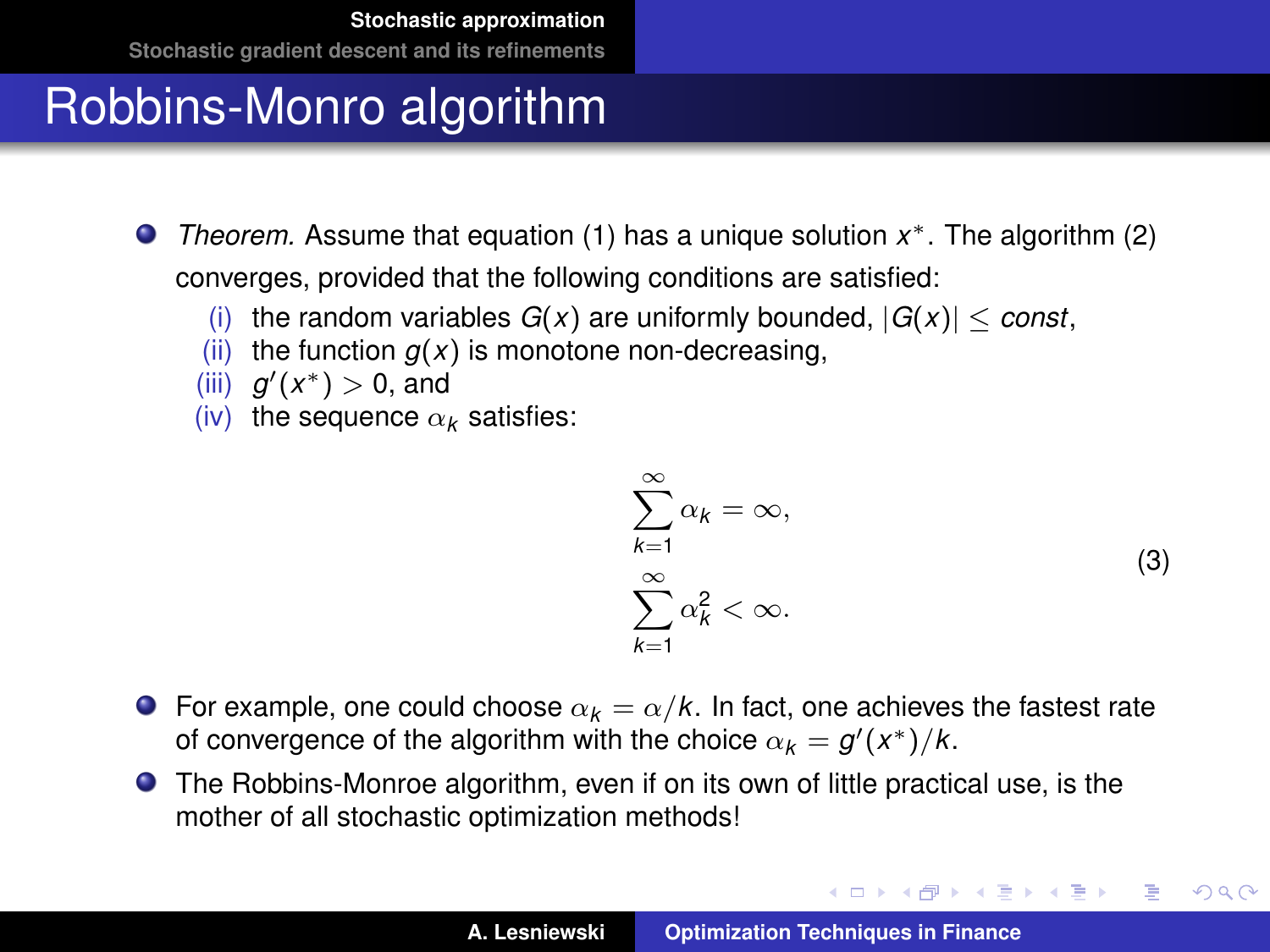# <span id="page-7-0"></span>Empirical loss function

In large scale machine learning optimization problems the objective function (frequently termed *loss function*) has the form of a sum:

<span id="page-7-1"></span>
$$
f(x) = \frac{1}{m} \sum_{i=1}^{m} f_i(x),
$$
 (4)

イロメ イ部メ イヨメ イヨメー

 $QQ$ ÷.

where the parameter  $x \in \mathbb{R}^n$  which minimizes  $f(x)$  is to be estimated.

- Each summand function  $f_i$  is typically associated with the *i*-th observation in the dataset (used for training).
- The size of the data *m* may be very large, which could make the optimization intractable, or at least very expensive.
- One can think of [\(4\)](#page-7-1) as an empirical observation of an unknown loss function, which is the expected value of individual loss functions over an unknown probability space
- It is called *empirical loss function*.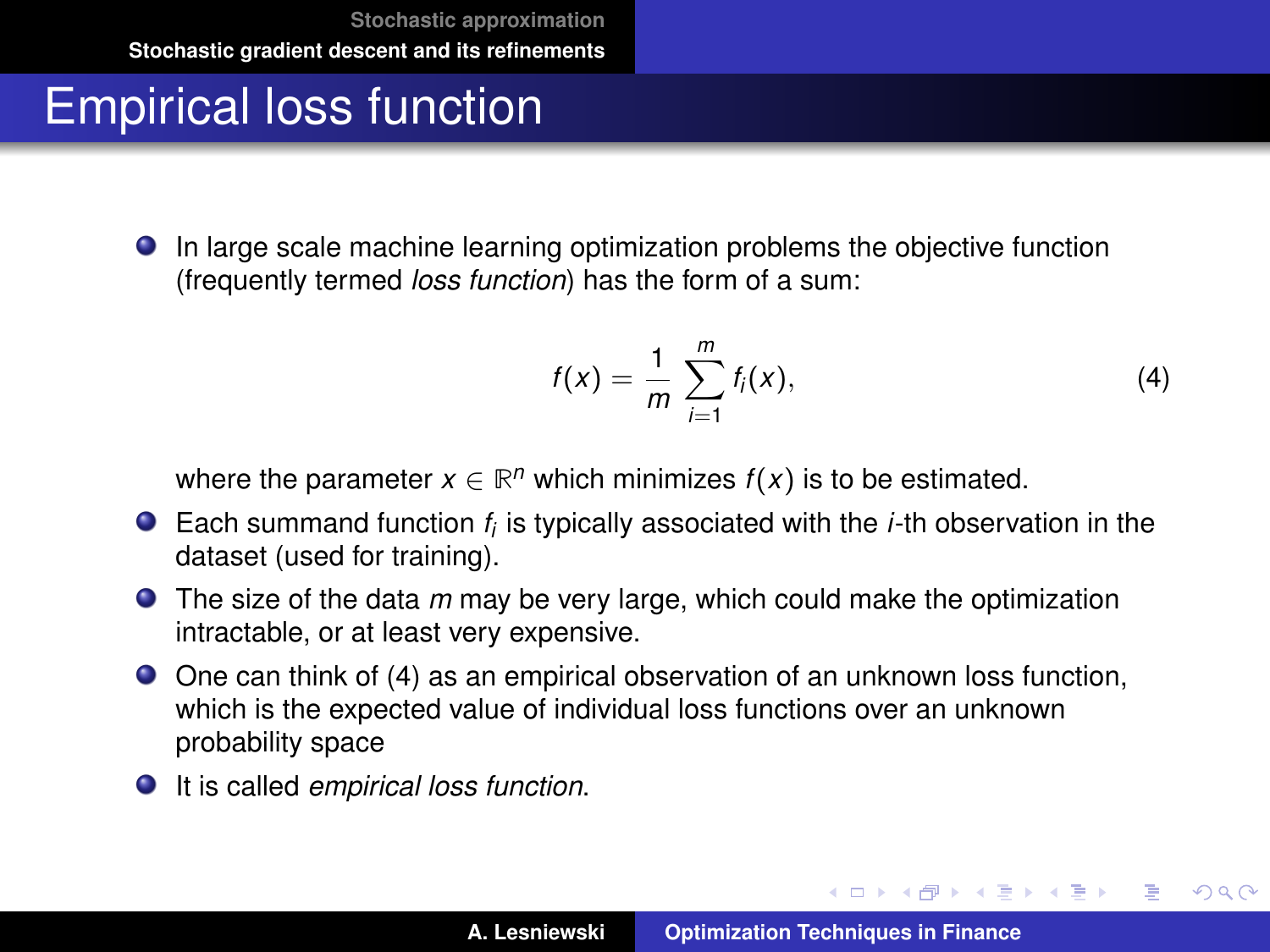# Stochastic gradient descent

- Broadly speaking, optimization methods in machine learning fall into two categories:
	- (i) batch methods, and
	- (ii) stochastic gradient descent methods (SGD).
- In the batch version of the gradient descent method, the *x* updates use the full dataset:

$$
x_{k+1} = x_k - \frac{\alpha_k}{m} \sum_{i=1}^m \nabla f_i(x). \tag{5}
$$

イロメ イ部メ イヨメ イヨメー

 $QQQ$ Þ

SGD is an iterative method, which can be viewed as an application of the idea underlying the Robbins-Monro algorithm. Unlike the batch gradient descent method, the data samples are selected randomly from the full dataset instead of using the entire dataset.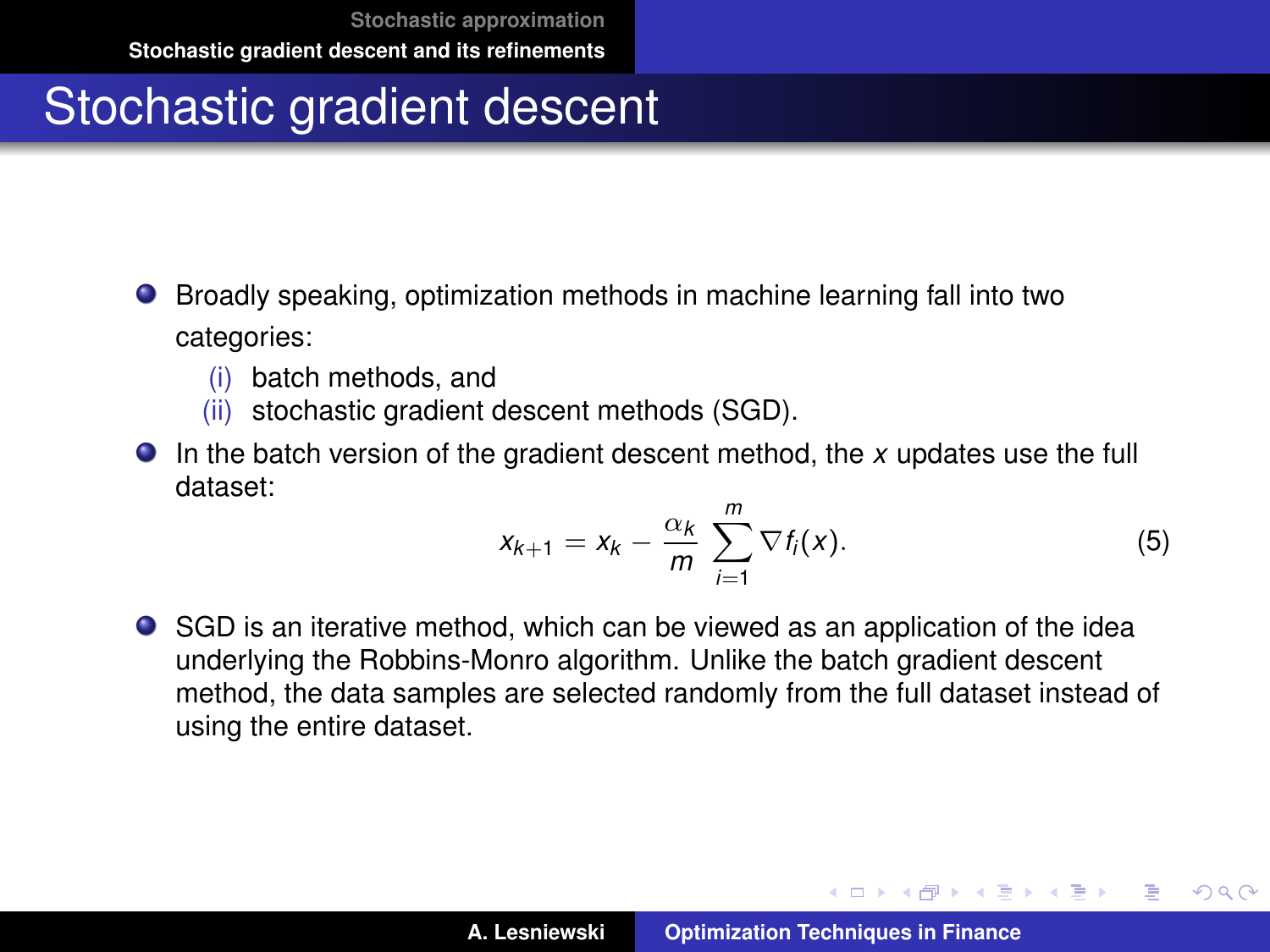# Stochastic gradient descent

- We have already discussed examples of such sum-minimization problems in the context of
	- (i) (nonlinear) least squares problems,
	- (ii) MLE estimation (for independent observations).
- Except in convex cases, finding the global minimum of  $f(x)$  may be a tall order.
- For this reason, many data scientists argue that in some MLE problems requiring a global (or even local) minimum of  $f(x)$  may be too restrictive.
- Therefore, one often considers stationary points of the likelihood function as the desired solutions to the data fitting problems.

イロメ イ部メ イ君メ イ君メー

Þ

 $QQ$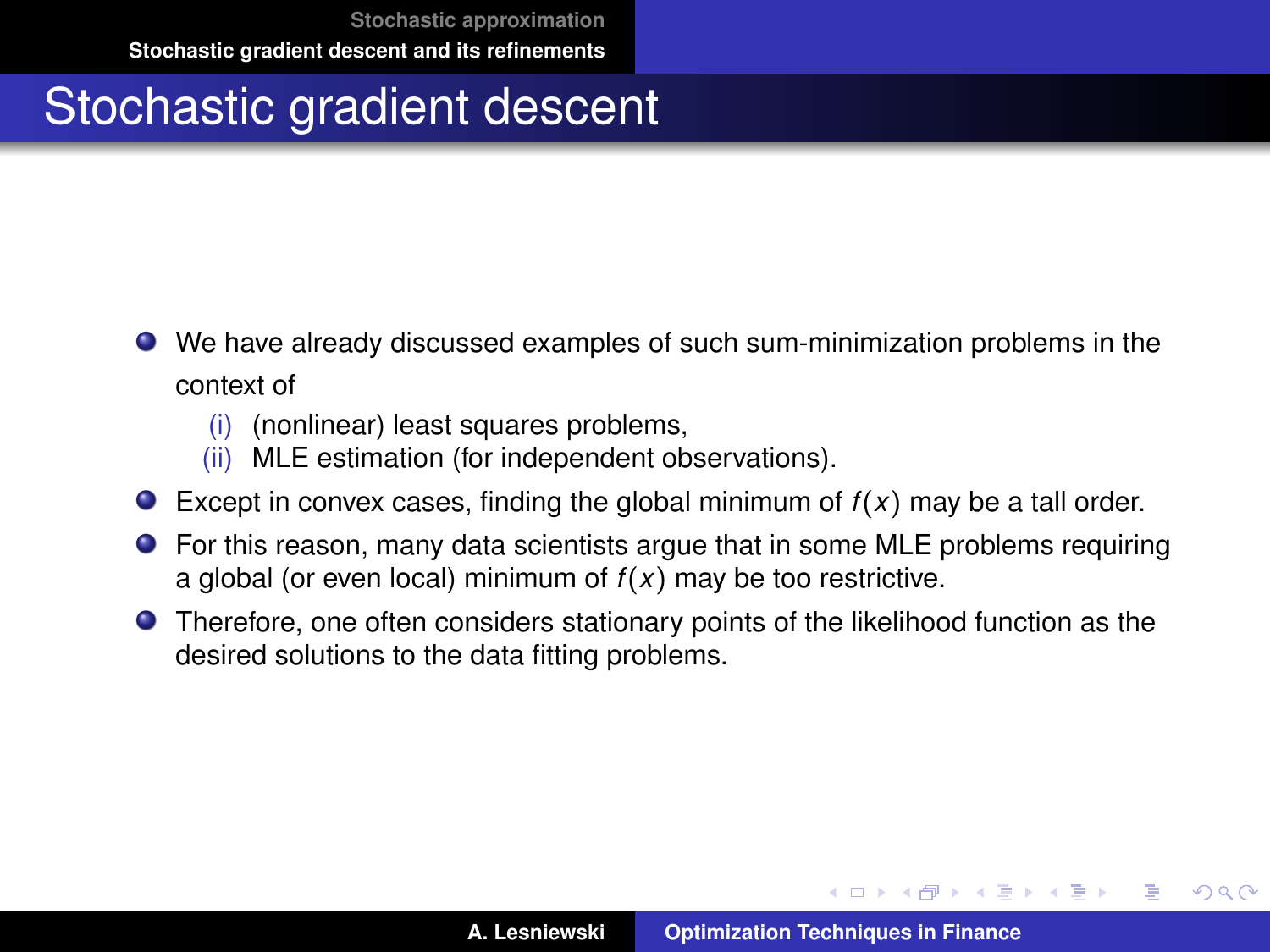# Basic iterative method

The batch gradient descent method consists in generating the following iterates:

$$
x_{k+1} = x_k - \alpha_k \nabla f(x)
$$
  
=  $x_k - \frac{\alpha_k}{m} \sum_{i=1}^m \nabla f_i(x)$ ,

where  $\alpha_{\pmb{k}}$  is the step size (or learning rate).

- In cases of moderate data sizes and / or problem dimensionality the batch approach may work.
- However, in cases of large scale machine learning problems with huge training datasets, evaluating the sums of gradients in the equation above becomes prohibitively expensive.
- In order to reduce the computational cost at each iteration, SGD samples only a small subset of summand functions at every step.

イロメ イ団メ イヨメ イヨメー

 $QQ$ 

÷.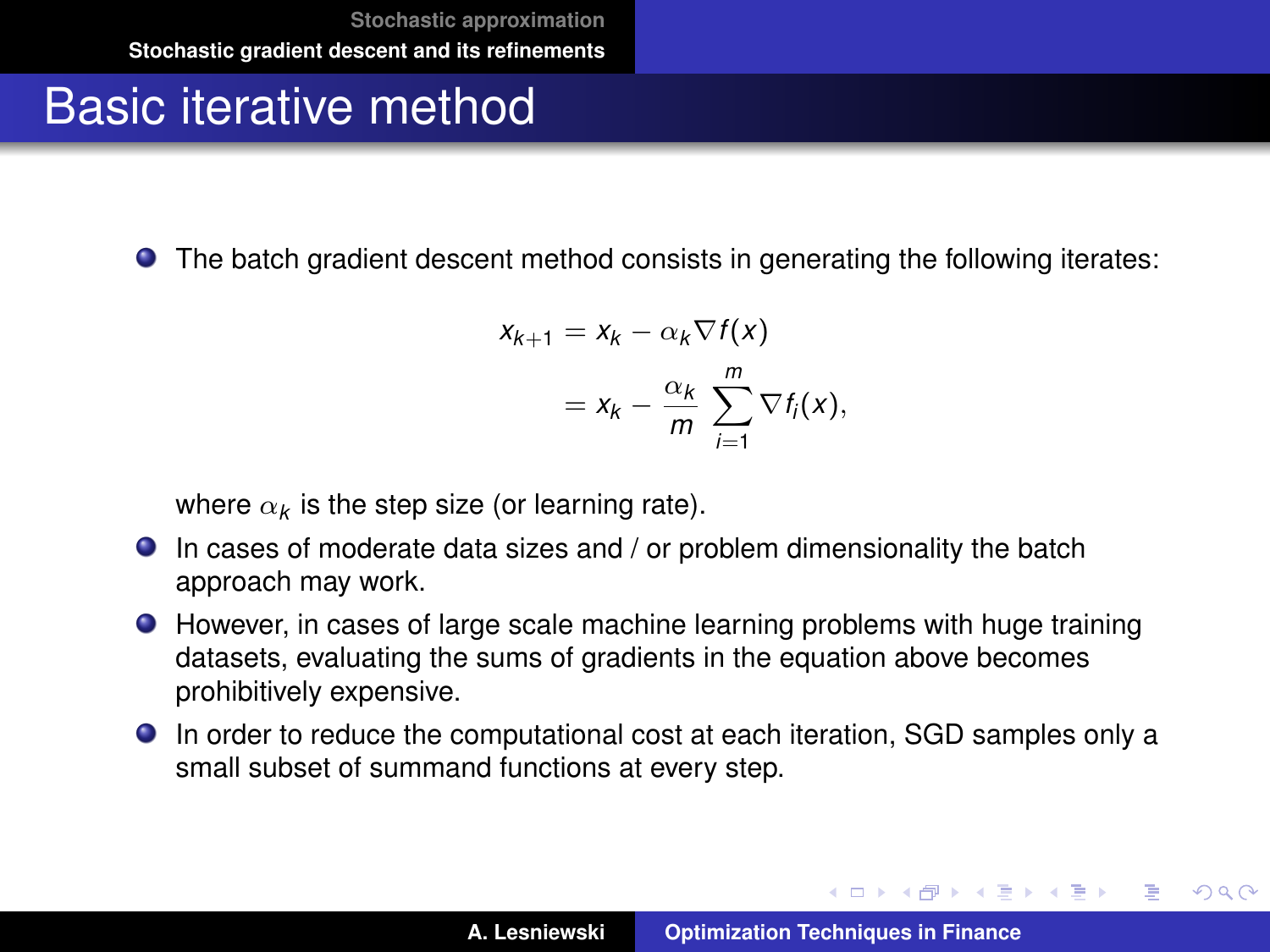#### Basic iterative method

 $\bullet$  In the SGD ("online") method, the full gradient of  $f(x_k)$  is approximated by a gradient calculated at a single, randomly selected example:

$$
x_{k+1} = x_k - \alpha \nabla f_i(x_k). \tag{6}
$$

K ロ ⊁ K 伊 ⊁ K 君 ⊁ K 君 ⊁ …

重し  $299$ 

The algorithm can be summarized as follows:

- (i) Select an initial set of parameters  $x_0$  and learning rate  $\alpha$ .
- (ii) While stopping criteria not met, iterate the following step. Select  $i \in \{1, \ldots, m\}$  at random and set

$$
x_{k+1} = x_k - \alpha \nabla f_i(x_k).
$$

- Note that we do not include the line search step discussed before: it is almost never used.
- A way of smoothing out and speeding up the convergence might be the mini batch approach: instead of a single example *i*, one selects a (small) set of randomly selected examples.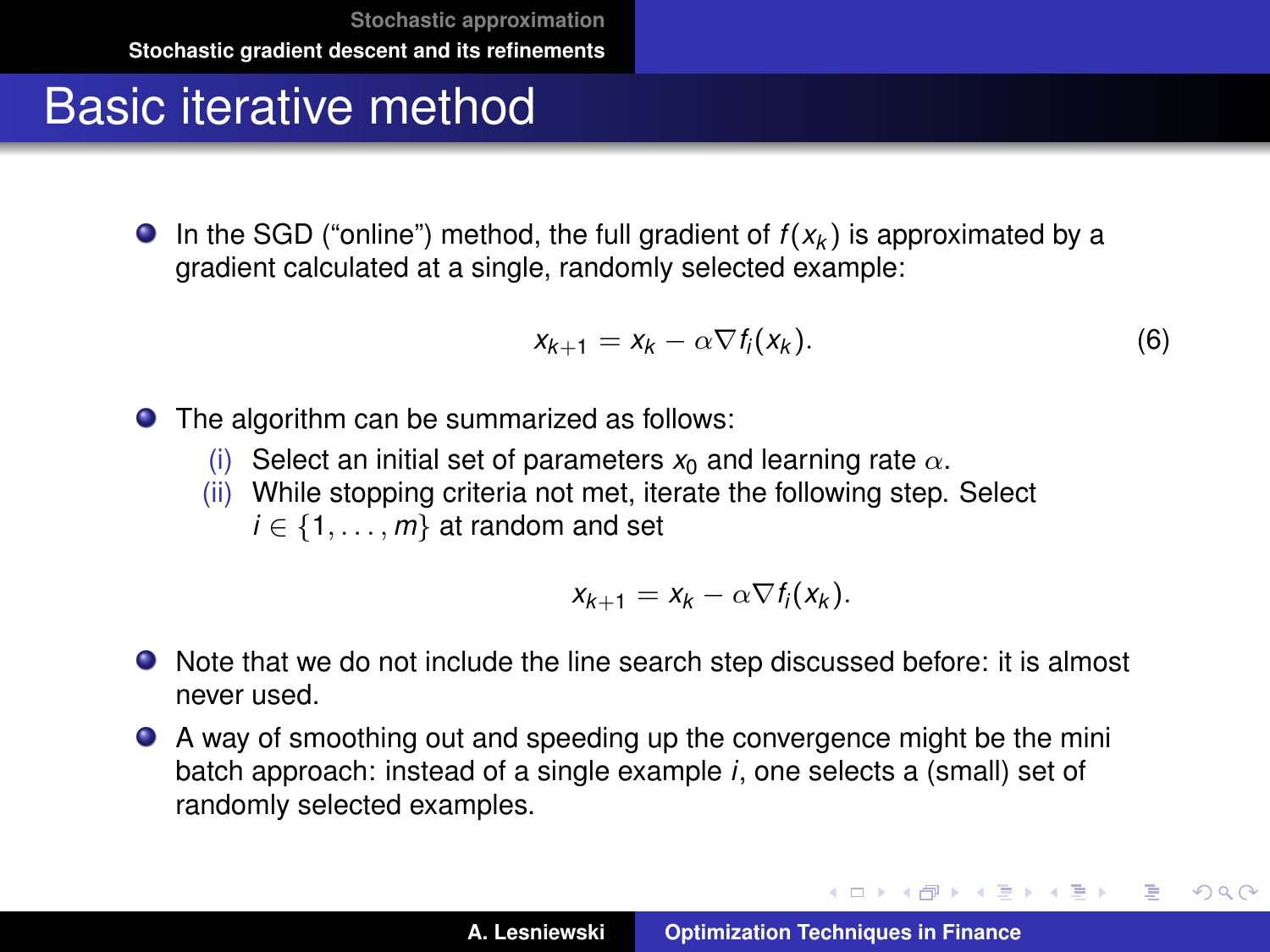# Refinements of the basic SGD

- As we have already discussed, gradient descent methods tend to be slow and often do not converge.
- In order to remedy this situation, many refinements of the basic SGD algorithm have been proposed and used.
- **In particular, the key role of the learning rate has been recognized: choosing**  $\alpha$ too large can cause the algorithm to diverge, while choosing it too small slows down the convergence.
- We will discuss several variants of the basic SGD popular in machine learning.

イロメ イ部メ イヨメ イヨメー

 $QQ$ 

Þ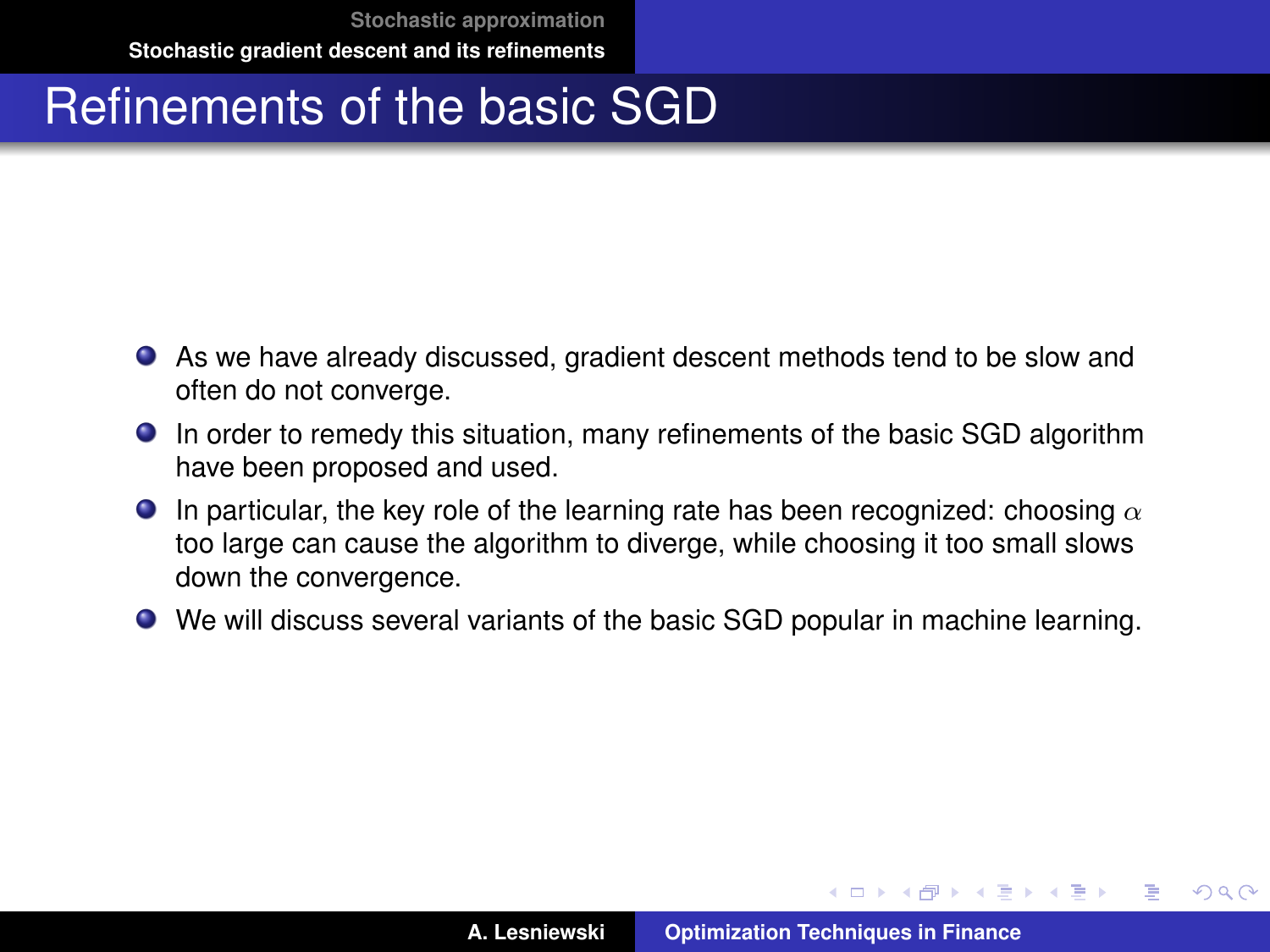#### **Momentum**

In the *momentum method* [\[5\]](#page-29-2), one blends the current gradient with the most recent increment:

$$
x_{k+1} = x_k - \alpha \nabla f(x_k) + \mu (x_k - x_{k-1}).
$$

- $\bullet$  The rate  $\mu$  at which the previous increment is used is called the *decay rate*.
- This can be algorithmically formulated as follows:
	- (i) select initial  $x_0$  and  $m_0 = 0$ ,
	- (ii) while stopping criteria are not met, iterate the following steps:

$$
g_{k+1} = \nabla f(x_k),
$$
  
\n
$$
m_{k+1} = \mu m_k + g_{k+1},
$$
  
\n
$$
x_{k+1} = x_k - \alpha m_{k+1}.
$$

Adding the momentum accelerates the descent along directions where the gradient is relatively stable, and it tends to slow down the descent along directions with oscillating gradient.

イロメ イ部メ イヨメ イヨメー

 $299$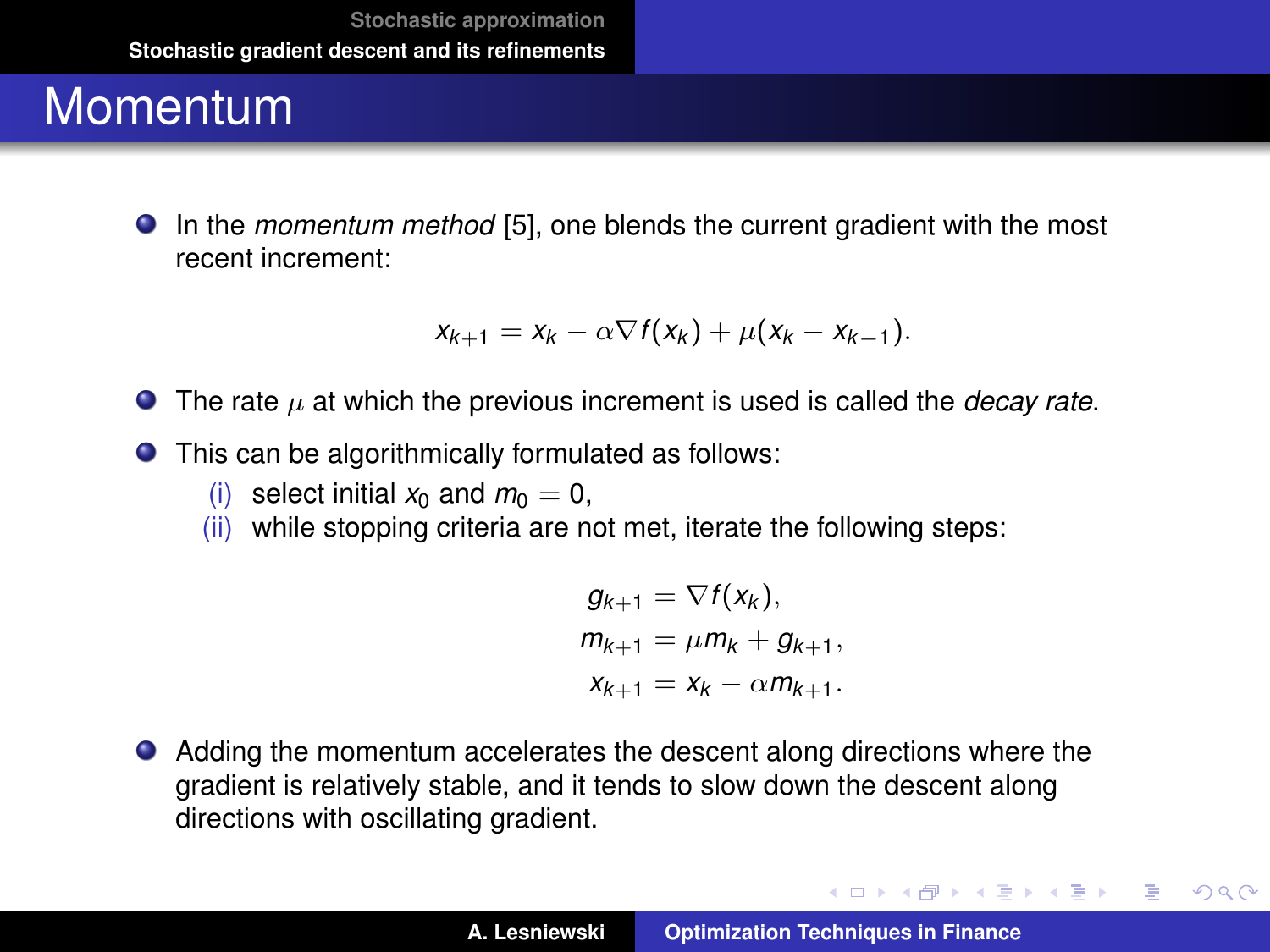# Nesterov's accelerated gradient descent

- *Nesterov's accelerated gradient descent* is an improvement on the momentum method.
- Rather than compute the gradient at the current solution, we compute it at the location we would end up if we continued moving in the same direction.
- **●** We write the momentum iteration in the form:

 $X_{k+1} = X_k - \alpha m_{k+1}$  $= x_k - \alpha \mu m_k - \alpha g_{k+1}.$ 

Note that  $g_{k+1}$  *is not* the gradient of  $f(x)$  at  $x = x_k - \alpha \mu m_k$ , while the equation above suggests that it should be evaluated there.

イロト イ母 トイ ヨ トイ ヨ トー ヨー

 $2990$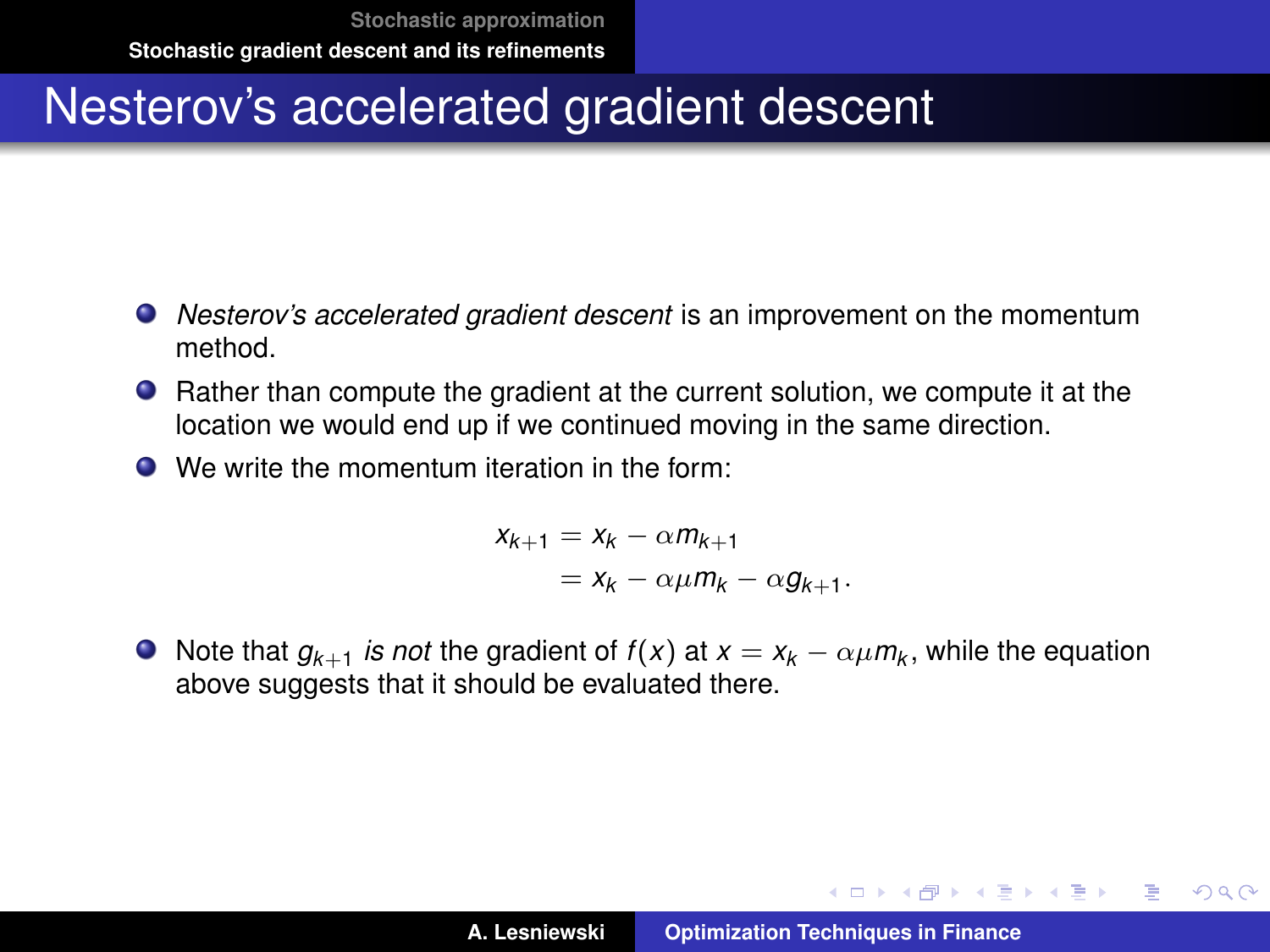# Nesterov's accelerated gradient descent

- **O** The accelerated method is formulated as follows:
	- (i) select initial  $x_0$  and  $m_0 = 0$ ,<br>(ii) while exit criteria are not me
	- while exit criteria are not met, iterate the following steps:

$$
g_{k+1} = \nabla f(x_k - \alpha \mu m_k),
$$
  
\n
$$
m_{k+1} = \mu m_k + g_{k+1},
$$
  
\n
$$
x_{k+1} = x_k - \alpha m_{k+1}.
$$

 $\bullet$ One can prove that Nesterov's method is indeed faster than the gradient descent method.

イロメ イ部メ イヨメ イヨメー

 $299$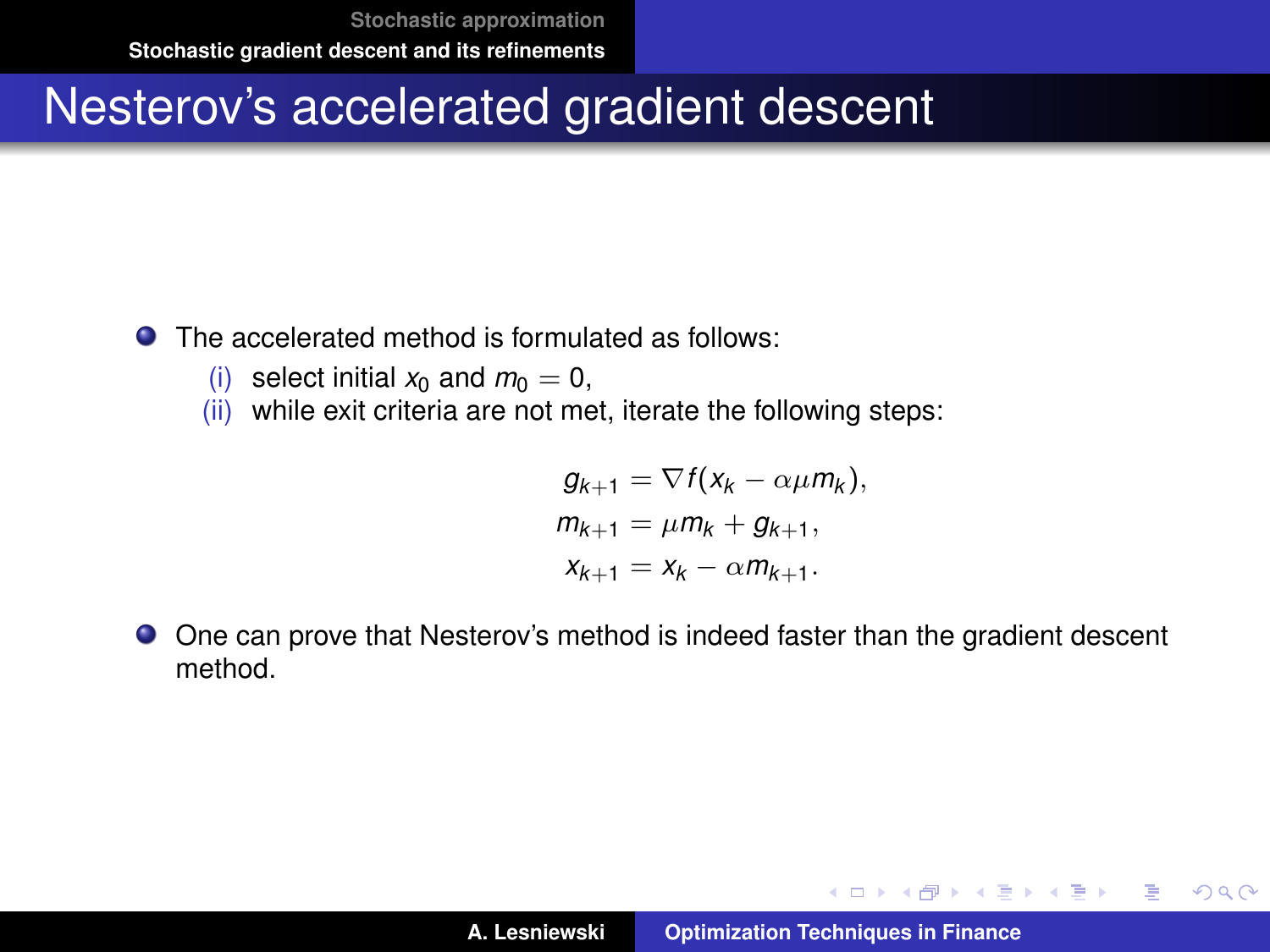# AdaGrad

- At the core of the convergence issues of the gradient descent method for "difficult" objective functions is the fact that at each iteration one takes a step of the same size, regardless of the magnitude of the gradient.
- The *adaptive gradient algorithm* (AdaGrad) [\[2\]](#page-29-3) is a modified stochastic gradient descent which attempts to increase the learning rate in the direction of slowly changing parameters, and decrease the learning rate in the direction of faster changing ones.
- This is achieved by keeping track of the values of gradients of the objective function at the previous iteration.

K ロ ▶ K 御 ▶ K 唐 ▶ K 唐 ▶ .

 $QQ$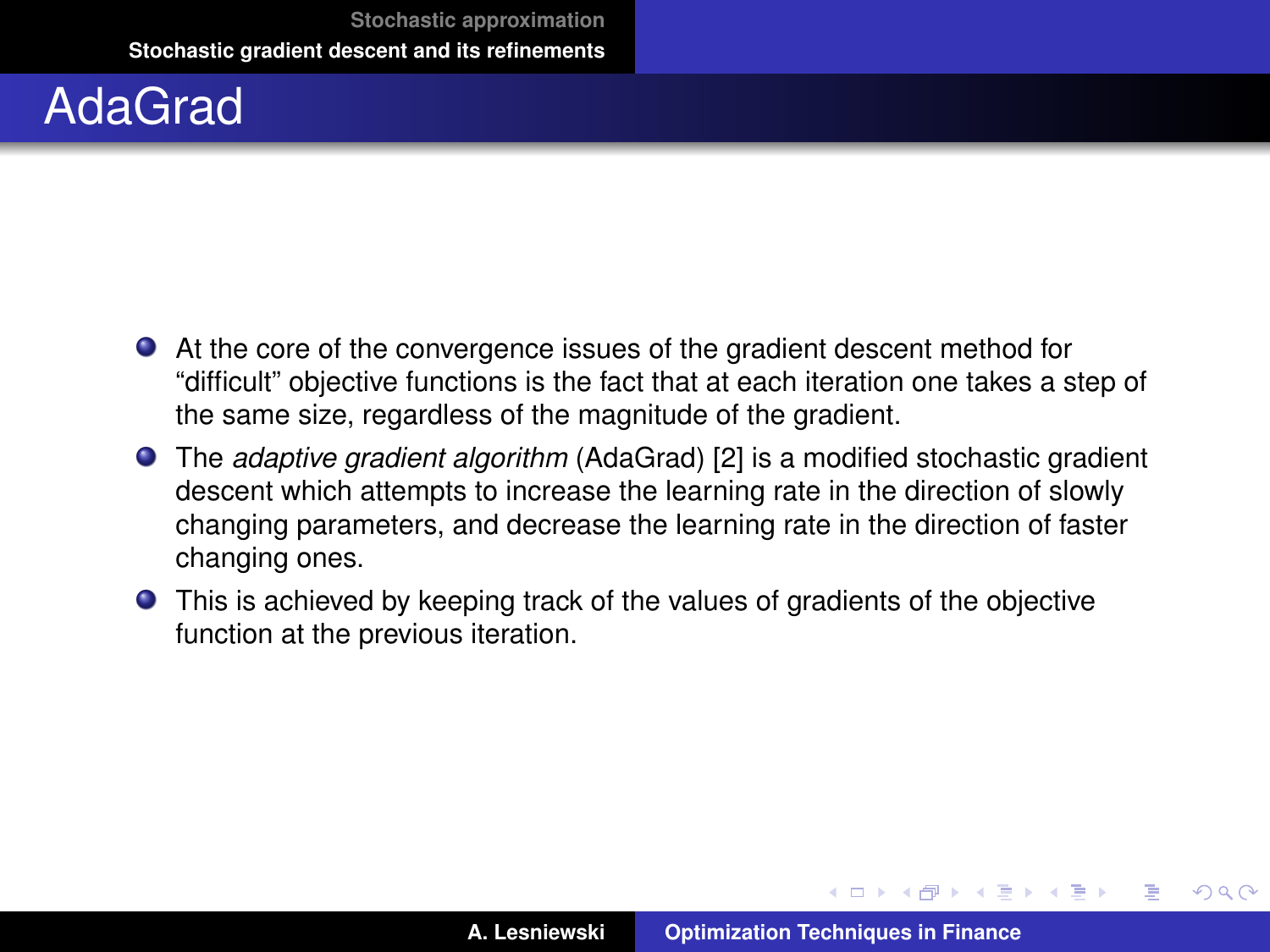# AdaGrad

**O** The method is formulated as follows:

- (i) select initial  $x_0$ ,  $G_0 = 0$ , and  $D_0 = 0$ , (ii) while exit criteria are not met. iterate
- while exit criteria are not met, iterate the following steps:

$$
g_{k+1} = \nabla f(x_k),
$$
  
\n
$$
G_{k+1} = G_k + g_{k+1}g_{k+1}^T,
$$
  
\n
$$
D_{k+1} = \text{diag}(G_{k+1}),
$$
  
\n
$$
x_{k+1} = x_k - \alpha \frac{1}{\sqrt{D_{k+1}} + \epsilon} g_{k+1},
$$

where  $\epsilon$  is a small parameter introduced to prevent dividing by zero.

- All squares and square root taking above is done elementwise.
- $\bullet$  Notice that each component of  $D_{k+1}$  is the Euclidean norm of the previous gradient. The learning rate is thus adapted for each of the dimensions.

イロメ イ部メ イヨメ イヨメー

 $299$ 

Þ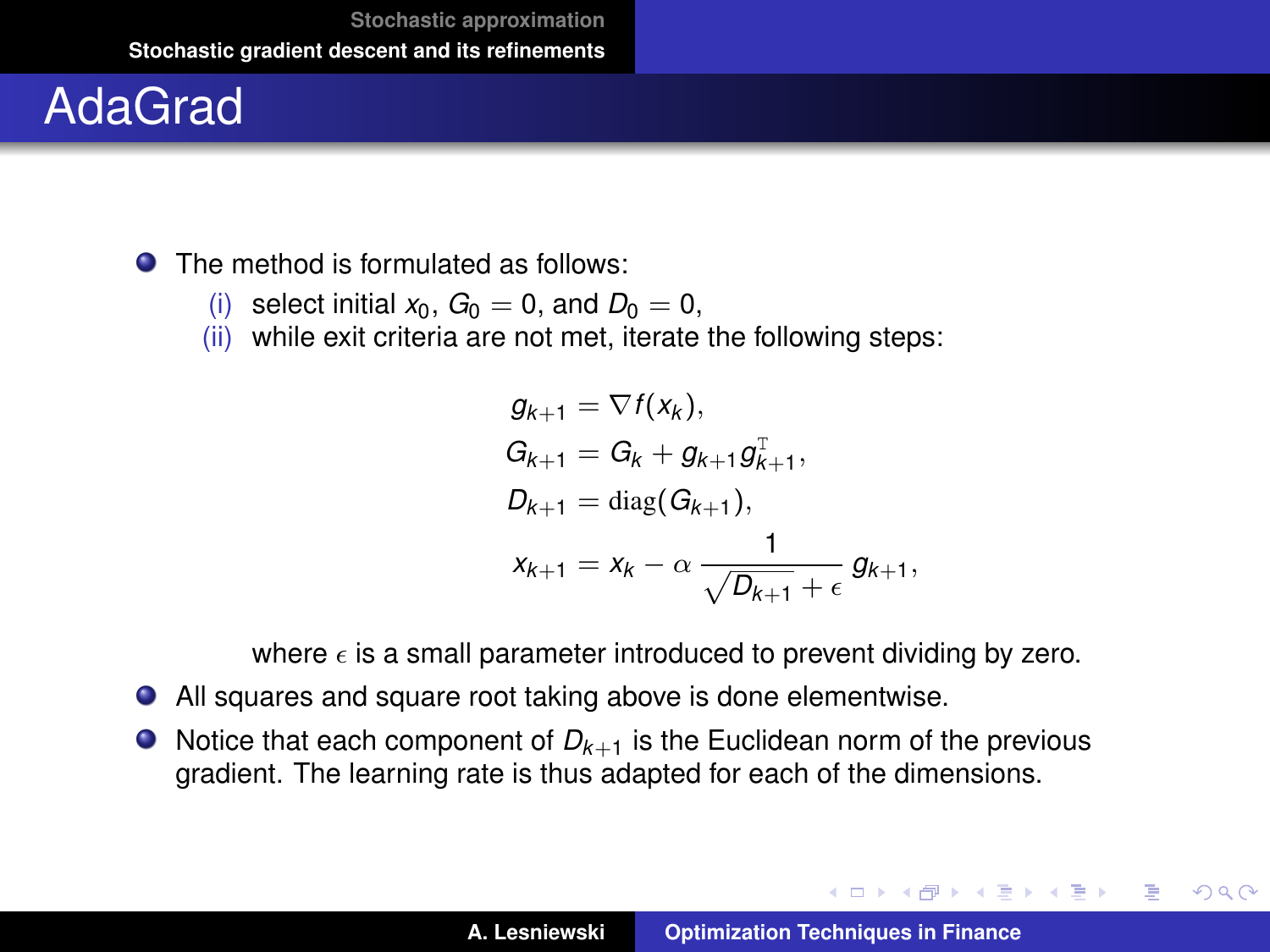

- One of the issues with AdaGrad is that  $D_k$  keeps growing in the long term.
- $\bullet$  It causes the descent to slow down in all dimensions.
- The idea underlying the *root mean square propagation* (RMSProp) [\[6\]](#page-29-4) method is to use a weighted running average of the squared gradients instead of *D<sup>k</sup>* .
- The decay rate at which the running average is blended with the current value of  $D_k$  is denoted by  $\gamma$ .

イロメ イ部メ イヨメ イヨメー

 $299$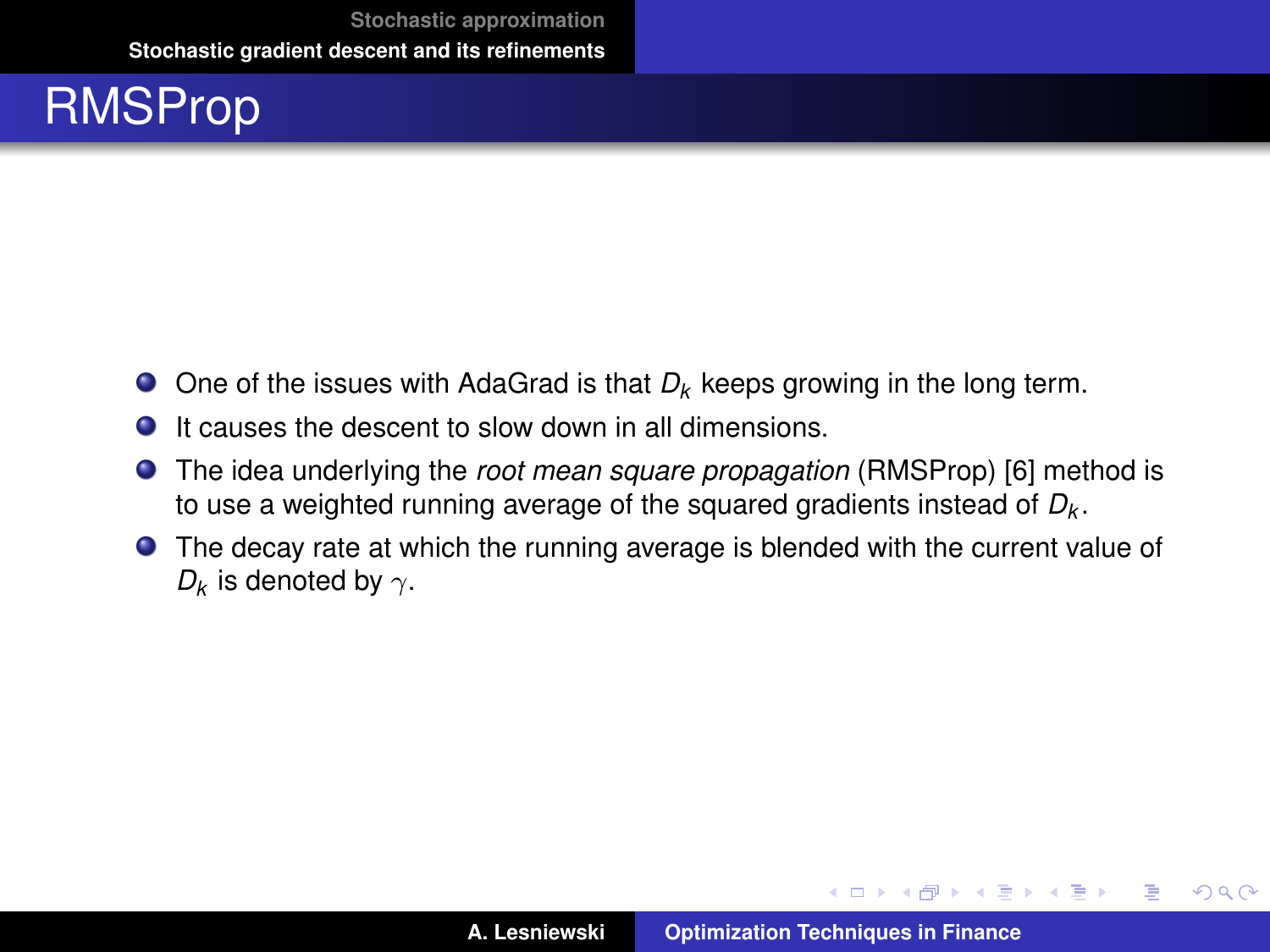# RMSProp

#### ● The RMSProp method is formulated as follows:

- (i) select initial  $x_0$ ,  $G_0 = 0$ , and  $D_0 = 0$ , (ii) while exit criteria are not met, iterate
- while exit criteria are not met, iterate the following steps:

$$
g_{k+1} = \nabla f(x_k),
$$
  
\n
$$
G_{k+1} = (1 - \gamma)G_k + \gamma g_{k+1}g_{k+1}^T,
$$
  
\n
$$
D_{k+1} = \text{diag}(G_{k+1}),
$$
  
\n
$$
x_{k+1} = x_k - \alpha \frac{1}{\sqrt{D_{k+1}} + \epsilon} g_{k+1}.
$$

イロメ イ部メ イヨメ イヨメー

重

 $298$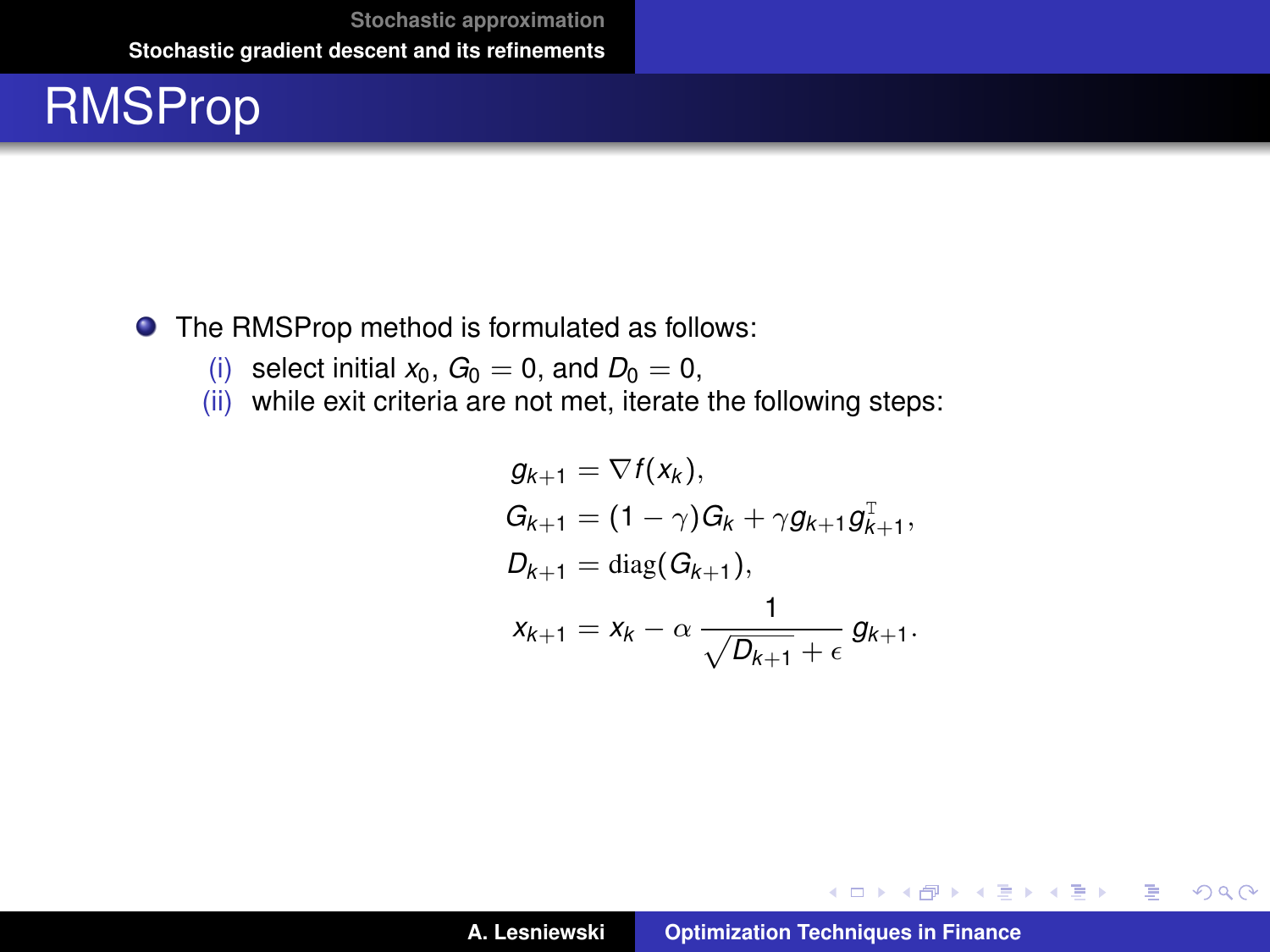#### Adam

- *Adaptive moment estimation* (Adam) [\[3\]](#page-29-5) is a refinement of the RMSProp optimizer. It combines it with the momentum method.
- The key ideas of the method are:
	- (i) Use the momentum method, but with a decaying mean instead of a decaying sum.
	- (ii) Combine it with RMSProp.
	- (iii) Update the gradient proportionally to the normalized average gradient.
	- (iv) Add initialization bias correction to offset potential instabilities.

イロメ イ部メ イヨメ イヨメー

 $299$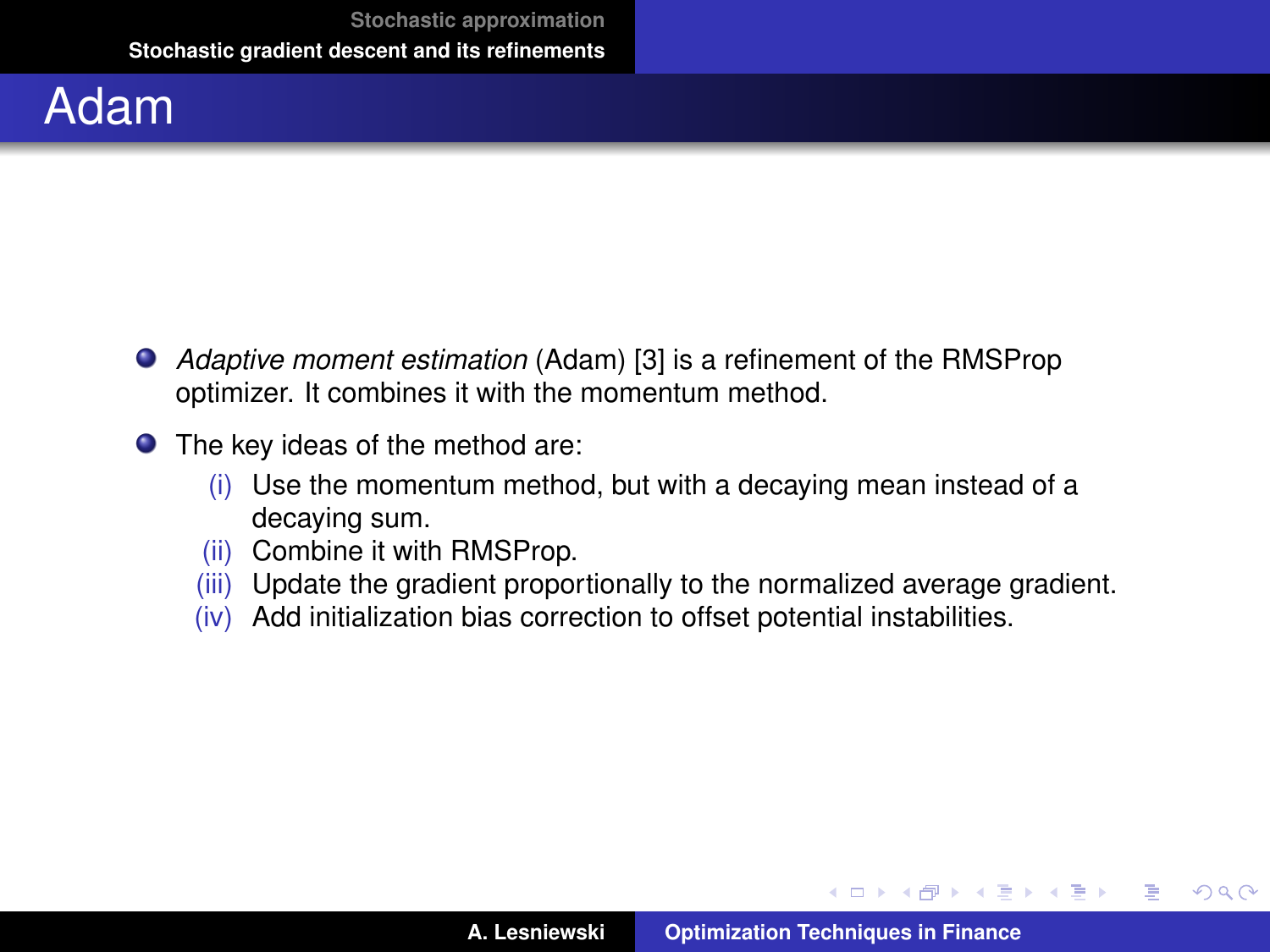# Adam

● The method is formulated as follows:

- (i) select initial  $x_0$ ,  $m_0 = 0$ ,  $\hat{m}_0 = 0$ ,  $G_0 = 0$ ,  $D_0 = 0$ , and  $D_0 = 0$ , <br>(ii) while oxit criteria are not mot, iterate the following stops:
- (ii) while exit criteria are not met, iterate the following steps:

$$
g_{k+1} = \nabla f(x_k),
$$
  
\n
$$
m_{k+1} = \mu m_k + (1 - \mu)g_{k+1}
$$
  
\n
$$
\hat{m}_{k+1} = \frac{m_{k+1}}{1 - \mu^{k+1}}
$$
  
\n
$$
G_{k+1} = (1 - \gamma)G_k + \gamma g_{k+1}g_{k+1}^T,
$$
  
\n
$$
D_{k+1} = \text{diag}(G_{k+1}),
$$
  
\n
$$
\hat{D}_{k+1} = \frac{D_{k+1}}{1 - \gamma^{k+1}},
$$
  
\n
$$
x_{k+1} = x_k - \alpha \frac{1}{\sqrt{\hat{D}_{k+1}} + \epsilon} \hat{m}_{k+1}.
$$

イロトメ 御 トメ き トメ き トー

■ 1  $298$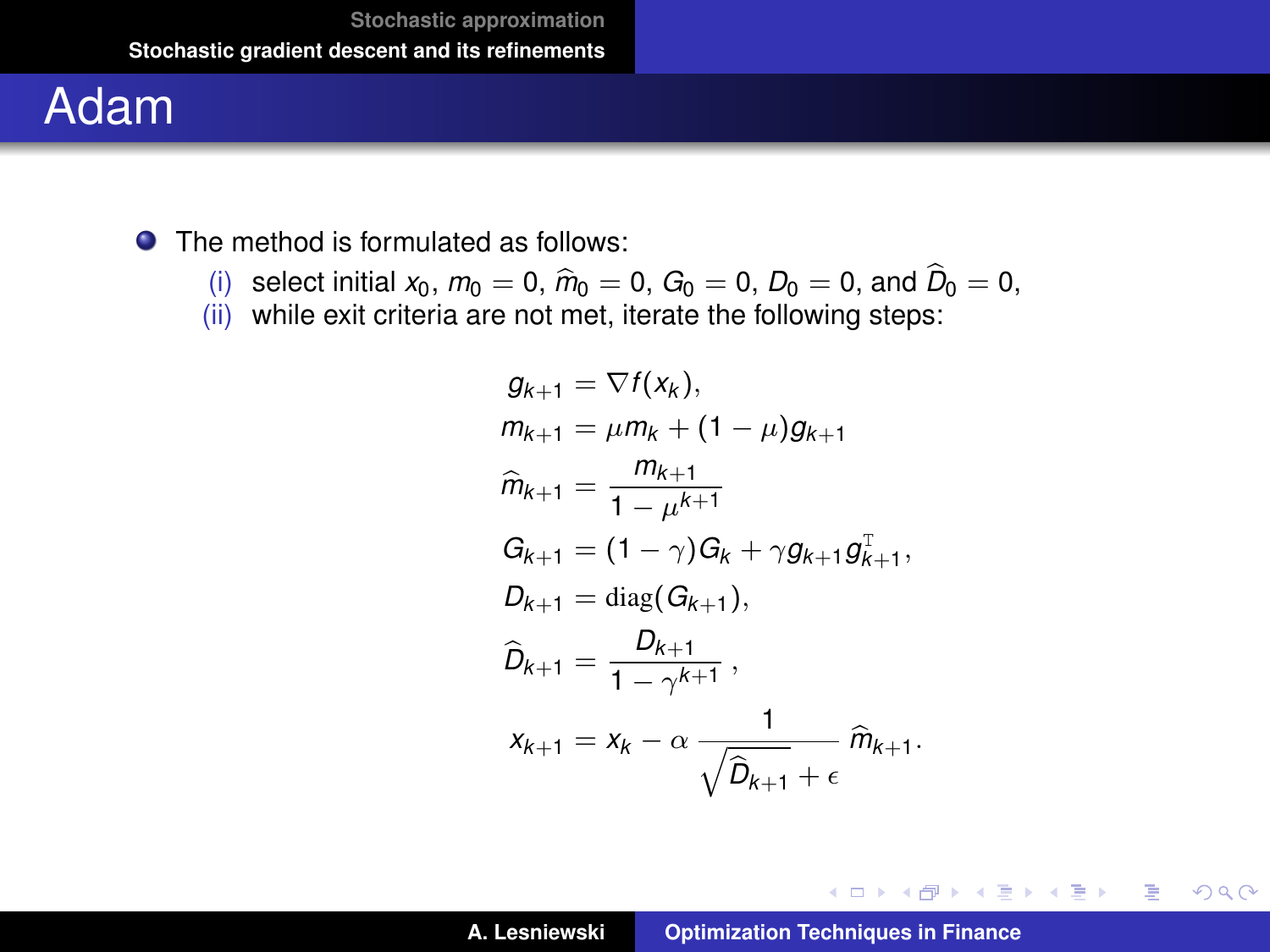# Adam

- The rationale behind choosing the bias corrections to *m* and *D* above is as follows.
- From the definition of *m<sup>k</sup>* ,

$$
m_{k+1} = \mu m_k + (1 - \mu)g_{k+1}
$$
  
=  $(1 - \mu) \sum_{i=1}^{k+1} \mu^{k+1-i} g_{k+1}.$ 

● Taking the expected value yields

$$
E(m_{k+1}) = (1 - \mu^{k+1})E(g_{k+1}).
$$

- Hence  $m_k$  is a biased estimator of  $g_k$ . Dividing by  $(1-\mu^{k+1})$  we obtain an unbiased estimator  $\widehat{m}_{k}$ .
- An identical argument applies to *D<sup>k</sup>* .

イロン イ母ン イヨン イヨン 一君

 $2990$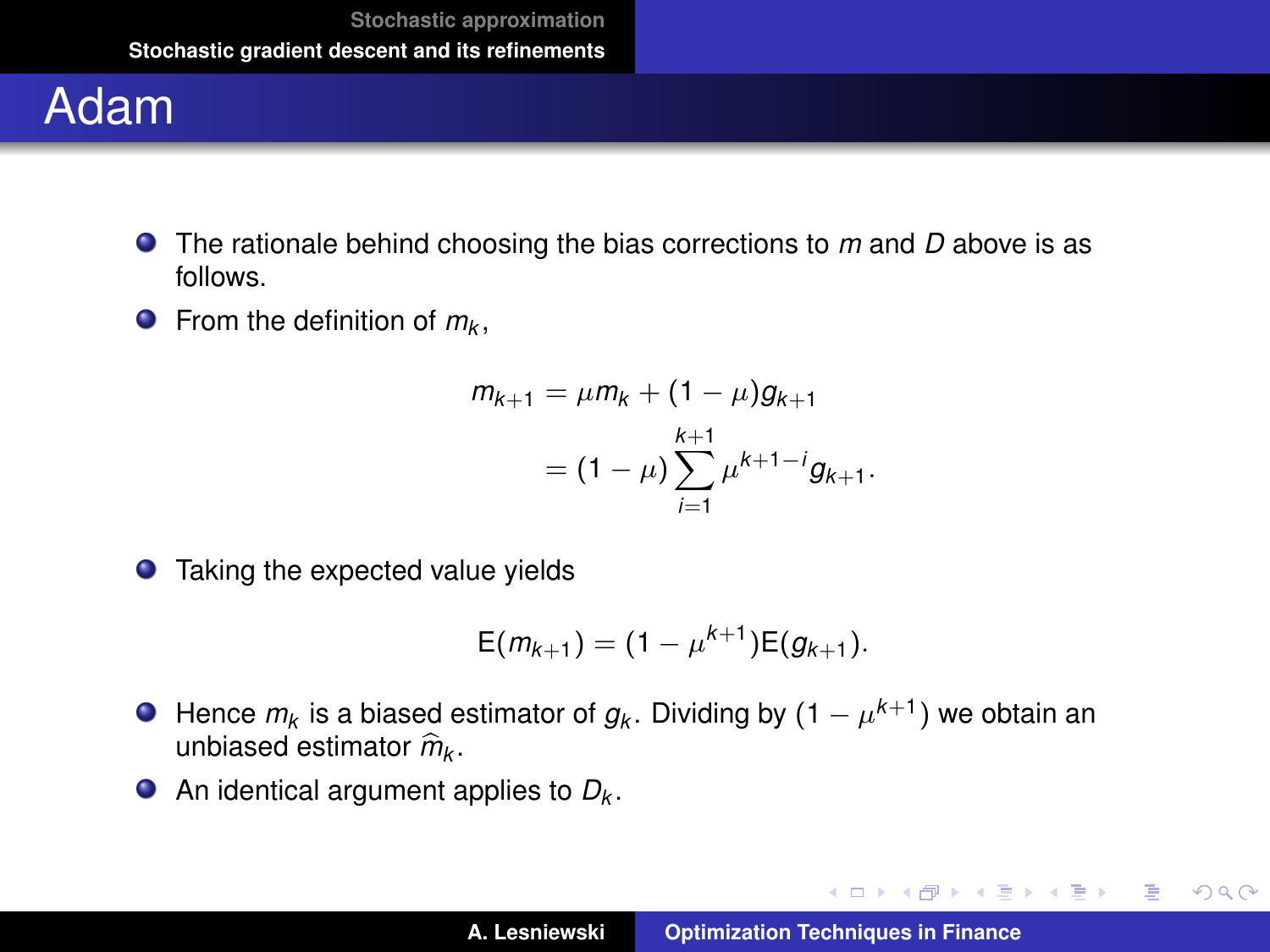# Natural gradient descent

*Natural gradient descent* [\[1\]](#page-29-6) is a yet different approach based on the "intrinsic" geometry of the surface in **R** *<sup>n</sup>*+<sup>1</sup> defined by

<span id="page-23-0"></span>
$$
y = f(x). \tag{7}
$$

イロメ イ団メ イヨメ イヨメー

 $299$ 

- This approach is particularly effective in MLE problems, where the intrinsic geometry is given by the Fisher information matrix.
- Here we present a toy version of this algorithm, which contains the main ideas.
- The distance *ds* between two infinitesimally close points in **R** *n*+1 is given by

$$
ds^2 = dy^2 + \sum_{i=1}^n dx_i^2.
$$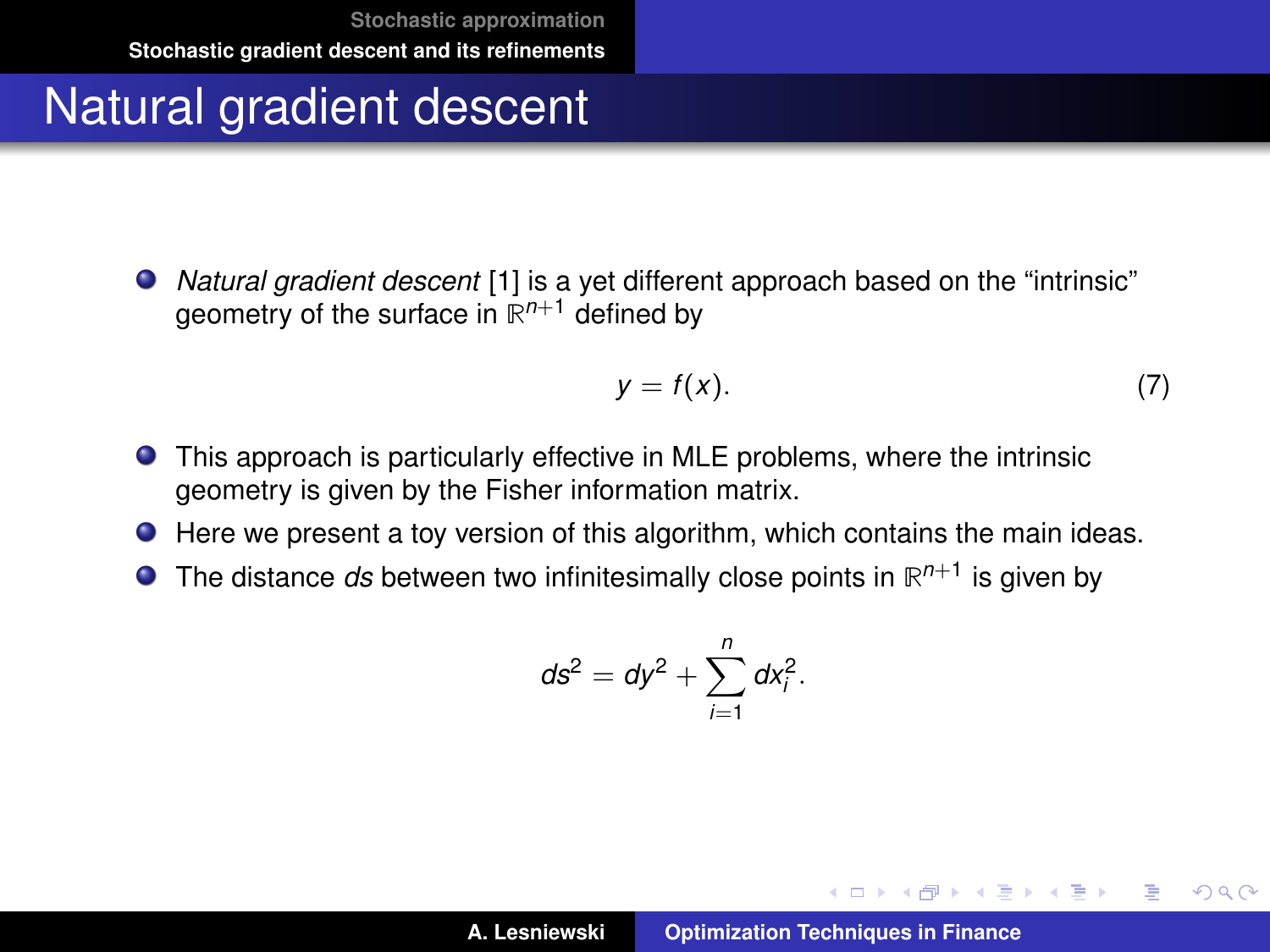#### Natural gradient descent

• Notice that

$$
df(x) = \sum_{i=1}^{n} \frac{\partial f}{\partial x_i} dx_i
$$
  
=  $\nabla f(x)^T dx$ . (8)

イロメ イ部メ イヨメ イヨメー

重

 $2QQ$ 

<span id="page-24-0"></span> $\bullet$  Hence, the distance between two infinitesimally close points of the surface [\(7\)](#page-23-0) is given by

$$
ds^2 = \sum_{i=1}^n \Big(1 + \Big(\frac{\partial f}{\partial x_i}\Big)^2\Big)dx_i^2 + \sum_{i,j=1, i\neq j}^n \frac{\partial f}{\partial x_i}\frac{\partial f}{\partial x_j}dx_i dx_j.
$$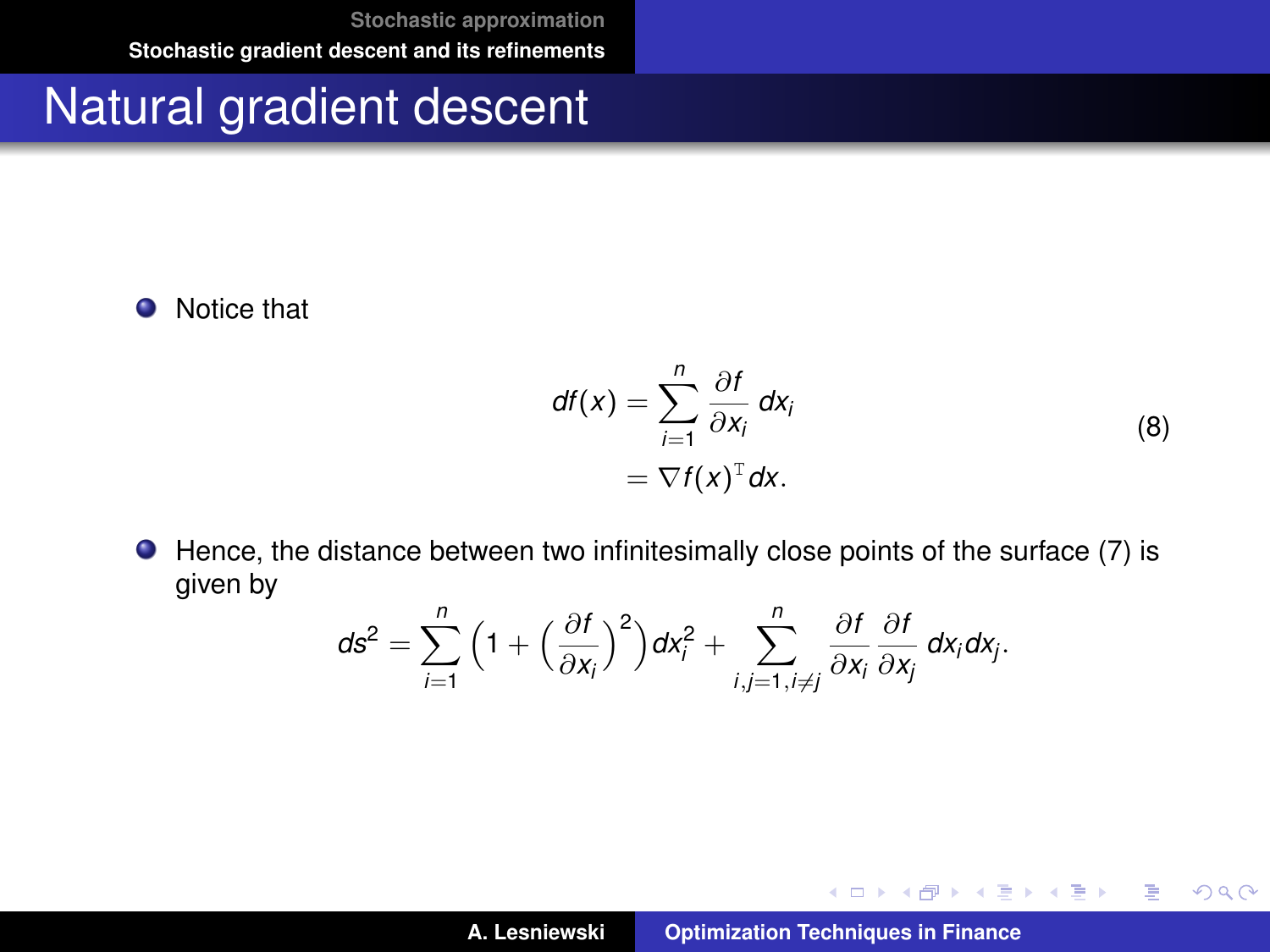### Natural gradient descent

● This can be compactly written as

<span id="page-25-0"></span>
$$
ds^2 = dx^{\mathrm{T}} g(x) dx, \qquad (9)
$$

where the symmetric matrix  $q(x)$  is given by

$$
g(x) = I + \nabla f(x) \nabla f(x)^{\mathrm{T}}, \qquad (10)
$$

イロメ イ部メ イヨメ イヨメー

 $299$ 

重

and where *I*, as usual, is the (*n*-dimensional) identity matrix.

This expression defines the intrinsic distance between two infinitesimally close points on the surface [\(7\)](#page-23-0).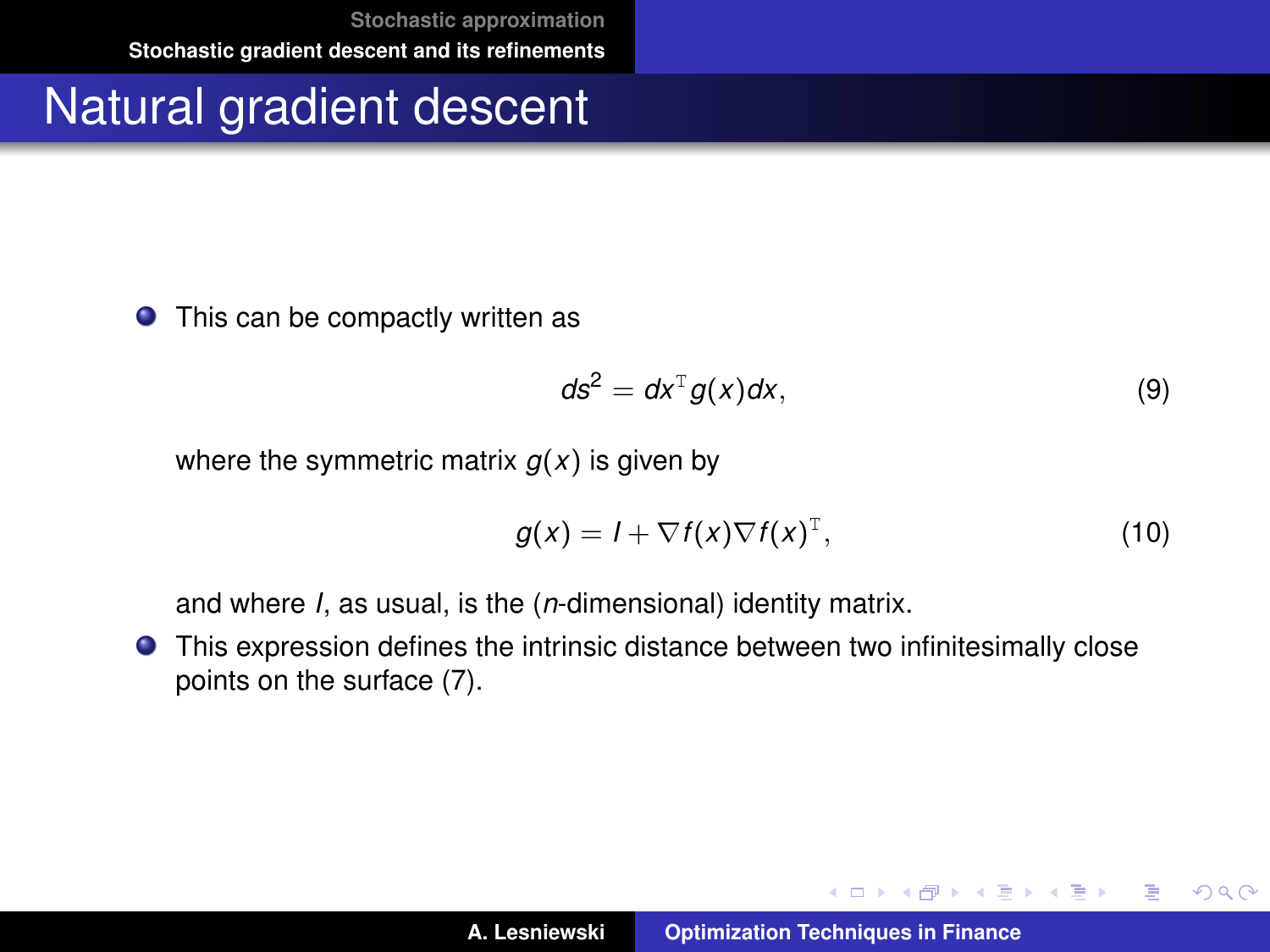#### Natural gradient descent

 $\bullet$  Now, suppose we wish to express the differential  $df(x)$  in terms of the distance [\(9\)](#page-25-0) with a "natural" gradient  $\nabla_a$  replacing  $\nabla$ ,

$$
df(x) = \nabla_g f(x)^T g(x) dx.
$$
 (11)

イロメ イ部メ イヨメ イヨメー

 $299$ 

重

 $\bullet$ Comparing with [\(8\)](#page-24-0) yields the formula

$$
\nabla_g f(x) = g(x)^{-1} \nabla f(x)
$$
  
=  $(I + \nabla f(x) \nabla f(x)^T)^{-1} \nabla f(x).$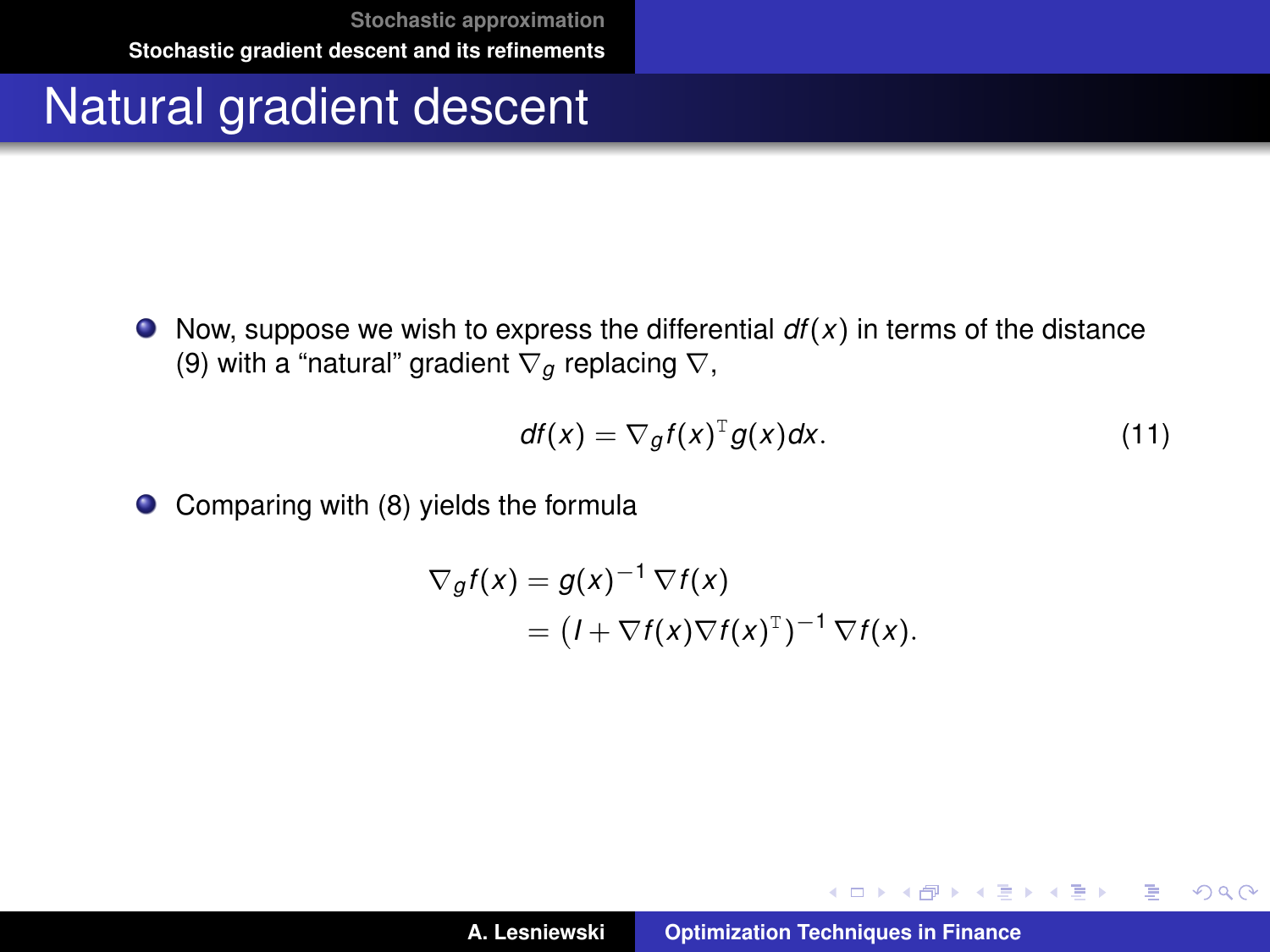# Natural gradient descent

A quick algebra shows that this can be written in a simpler form,

$$
\nabla_g f(x) = \left(1 + \|\nabla f(x)\|^2\right)^{-1} \nabla f(x),\tag{12}
$$

where  $\|\nabla f(x)\|^2 = \nabla f(x)^T \nabla f(x)$  is the squared magnitude of the vector  $\nabla f(x)$ .

- **O** Notice that:
	- (i) the natural gradient penalizes directions for which  $\nabla f(x)$  is large,
	- (ii) it is essentially equal to  $\nabla f(x)$  for directions in which  $\nabla f(x)$  is small.
- The algorithm is formulated as follows:
	- (i) select initial  $x_0$ .
	- (ii) while stopping criteria are not met, iterate the following steps:

$$
g_{k+1} = \nabla f(x_k),
$$
  
\n
$$
x_{k+1} = x_k - \alpha \left(1 + \|g_{k+1}\|^2\right)^{-1} g_{k+1}.
$$

K ロ ⊁ K 伊 ⊁ K 君 ⊁ K 君 ⊁ …

 $\equiv$  990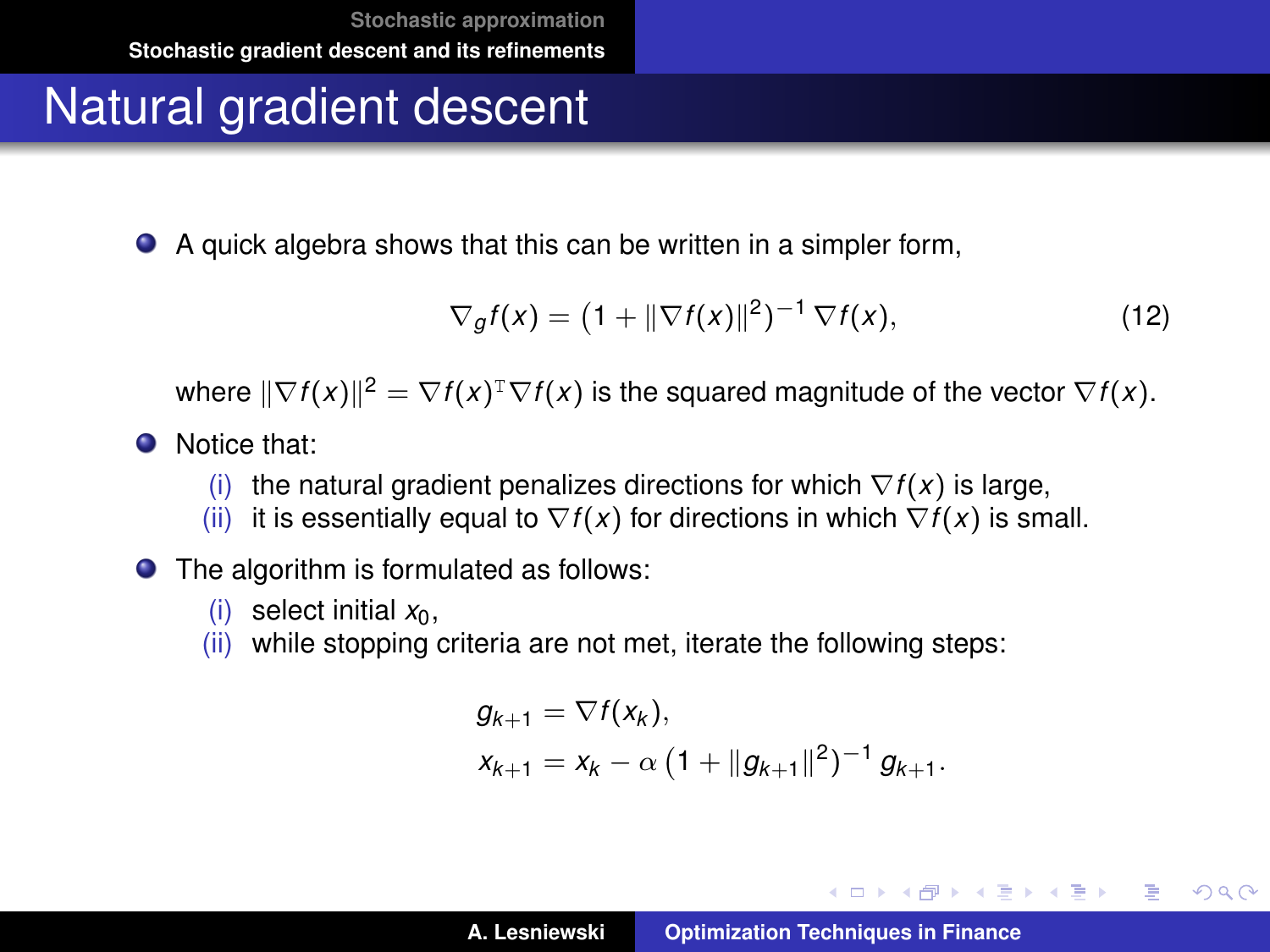## Performance comparison

For comparison, we applied some of the methods described above to the Rosenbrock function introduced in Lecture Notes #1. The initial point is

 $x_0 = (0.5, 0.3)$  and the exit criterion is  $\|f\|_\infty < 10^{-3}.$ 

- (i) Gradient descent diverges (for this and any other choice of initial guess, except for  $x_0 = (0, 0)$ .
- (ii) Natural gradient descent stops after 6, 430 iterations with *x* <sup>∗</sup> = (0.9991, 0.9983).
- (iii) AdaGrad stops after 25, 307 iterations with  $x^* = (0.9988, 0.9975)$ .
- $(iv)$  RMSProp does not converge within  $max\_iters = 1,000,000$  iterations, and exits with (0.9902, 0.9656).
- (v) Adam stops after 859 iterations with  $x^* = (1.0002, 0.9996)$ .
- Adam wins, which explains why it is the method of choice in modern machine learning!

イロメ イ団メ イヨメ イヨメー

÷.

 $298$